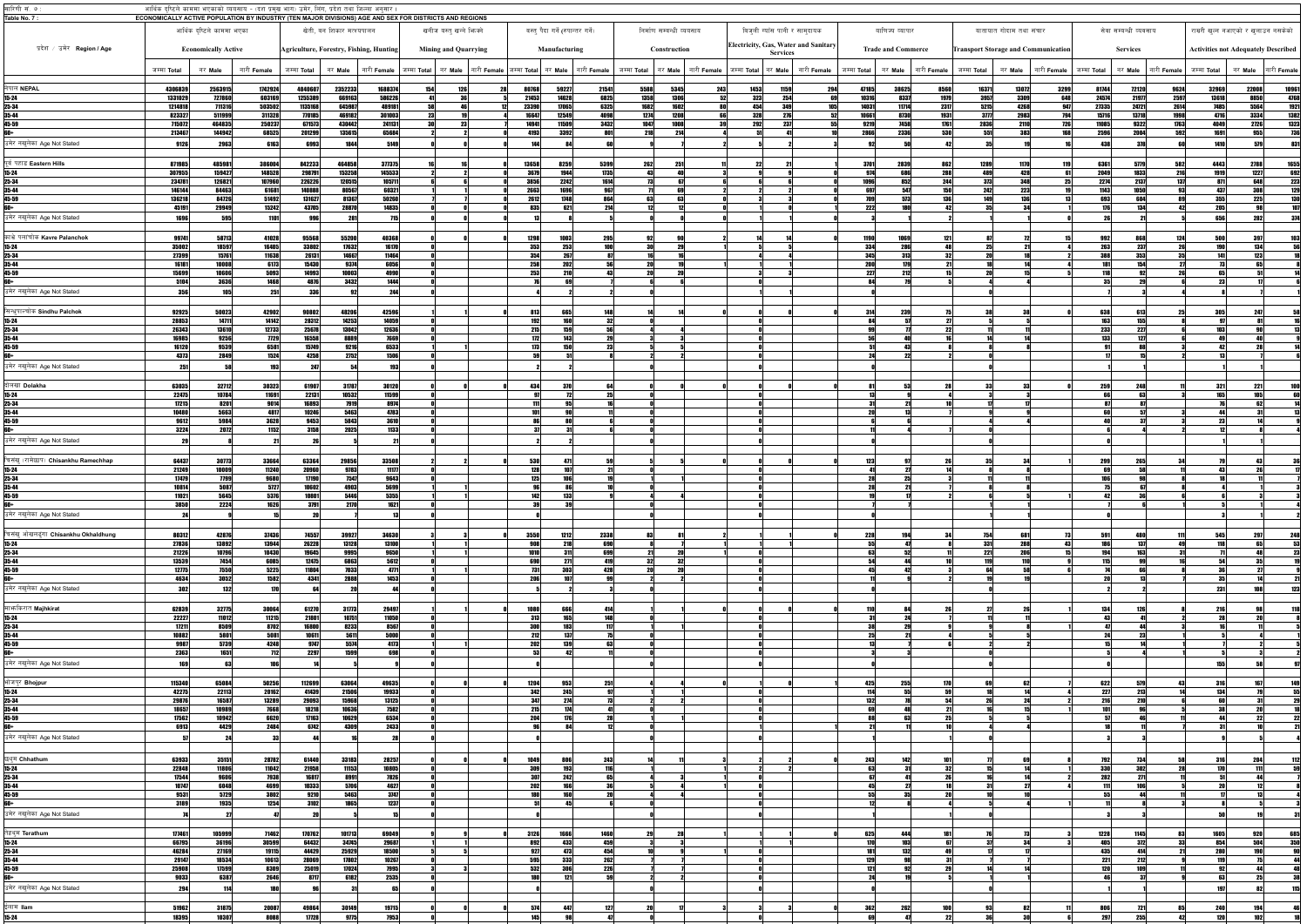| 25-34<br>35-44                        | 14204<br>8712       | 8783<br>5623     | 5421<br>3089   | 13550<br>8346    | 8224<br>5320     | 5326<br>3026          |                          |                                |            |                 |            |          |          |                  |              |             |                              |            | 286<br>199   | <b>270</b><br>100          |                   |                        |
|---------------------------------------|---------------------|------------------|----------------|------------------|------------------|-----------------------|--------------------------|--------------------------------|------------|-----------------|------------|----------|----------|------------------|--------------|-------------|------------------------------|------------|--------------|----------------------------|-------------------|------------------------|
| 45-59                                 | 8003                | 5393             | 2610           | 7688             | 5136             | 2552                  |                          |                                |            |                 |            |          |          |                  |              |             |                              |            |              |                            |                   |                        |
|                                       | 2508                | 1714             | 794            | 2423             | 1648             |                       |                          |                                |            |                 |            |          |          |                  |              |             |                              |            |              |                            |                   |                        |
| उमेर नखुलेका Age Not Stated           | <b>140</b>          |                  |                |                  |                  |                       |                          |                                |            |                 |            |          |          |                  |              |             |                              |            |              |                            |                   |                        |
|                                       |                     |                  |                |                  |                  |                       |                          |                                |            |                 |            |          |          |                  |              |             |                              |            |              |                            |                   |                        |
| पूर्व भित्री मदेश Eastern Inner Terai | 98749               | 50991            | 47758          | 97216            | 49922            | 47294                 | 448                      | 291                            | 158        |                 |            |          |          | 10               |              |             |                              |            | 514          | 426                        | 429               | 251                    |
| 15-24<br>25-34                        | 32998<br>28724      | 16772<br>14486   | 16226<br>14238 | 32444<br>28302   | 16398<br>14177   | <b>16046</b><br>14125 | 152                      |                                |            |                 |            |          |          |                  |              |             |                              |            | 194<br>161   | 167<br>140                 | 238               | 139                    |
| 35-44                                 | 17685               | 9150             | 8535           | 17415            | 8965             | 8450                  |                          |                                |            |                 |            |          |          |                  |              |             |                              |            |              |                            | БЛ                |                        |
| 45-59                                 | 14807               | 7993             | 6814           | 14588            | 7841             | 6747                  |                          |                                |            |                 |            |          |          |                  |              |             |                              |            |              |                            |                   |                        |
|                                       | 4505                | 2586             | 1919           | 4439             | 2537             | 1902                  |                          |                                |            |                 |            |          |          |                  |              |             |                              |            |              |                            |                   |                        |
| उमेर नखुलेका Age Not Stated           |                     |                  |                |                  |                  |                       |                          |                                |            |                 |            |          |          |                  |              |             |                              |            |              |                            |                   |                        |
| उदयपुर Udayapur                       | 45427               | 23811            | 21616          | 44575            | 23223            | 21352                 | 292                      |                                | 136        |                 |            |          |          |                  |              |             |                              |            | 256          | 238                        | 252               | 150                    |
| 15-24                                 | 14966               | 7696             | 7270           | 14673            | 7497             | 7176                  |                          |                                |            |                 |            |          |          |                  |              |             |                              |            |              |                            | 144               |                        |
| 25-34                                 | <b>13572</b>        | 6976             | 6596           | 13328            | 6805             | 6523                  |                          |                                |            |                 |            |          |          |                  |              |             |                              |            |              |                            |                   |                        |
| 35-44<br>45-59                        | 8399<br><b>6683</b> | 4454<br>3660     | 3945<br>3023   | 8265<br>6538     | 4362<br>3563     | 3903<br>2975          |                          |                                |            |                 |            |          |          |                  |              |             |                              |            |              |                            |                   |                        |
|                                       | 1800                | 1023             | 777            | 176!             | 994              | 771                   |                          |                                |            |                 |            |          |          |                  |              |             |                              |            |              |                            |                   |                        |
| उमेर नखुलेका Age Not Stated           |                     |                  |                |                  |                  |                       |                          |                                |            |                 |            |          |          |                  |              |             |                              |            |              |                            |                   |                        |
|                                       |                     |                  |                |                  |                  |                       |                          |                                |            |                 |            |          |          |                  |              |             |                              |            |              |                            |                   |                        |
| सिंधुली गढी Sindhuligadhi             | 53322               | 27180            | 26142          | 52641            | 26699            | 25942                 | 151                      |                                |            |                 |            |          |          |                  |              |             |                              |            | 258<br>101   | 188                        |                   |                        |
| 15-24<br>25-34                        | 18032<br>15152      | 9076<br>7510     | 8956<br>7642   | 17771<br>14974   | 8901<br>7372     | 8870<br>7602          |                          |                                |            |                 |            |          |          | 23               |              |             |                              |            |              |                            |                   |                        |
| 35-44                                 | 9286                | 4696             | 4590           | 9150             | 4603             | 4547                  |                          |                                |            |                 |            |          |          |                  |              |             |                              |            | Б.           |                            |                   |                        |
| 45-59                                 | 8124                | 4333             | 3791           | 8050             | 4278             | 3772                  |                          |                                |            |                 |            |          |          |                  |              |             |                              |            | 22           |                            |                   |                        |
| उमेर नखुलेका Age Not Stated           | 2705                | 1563             | 1142           | 2674             | 1543             | 1131                  |                          |                                |            |                 |            |          |          |                  |              |             |                              |            |              |                            |                   |                        |
|                                       |                     |                  |                |                  |                  |                       |                          |                                |            |                 |            |          |          |                  |              |             |                              |            |              |                            |                   |                        |
| पूर्व तराई Eastern Terai              | 899645              | 639863           | 259782         | 823119           | 576468           | 246651                | 17371                    | 14735                          | 2636       | 760             |            | 24       |          | 16914            | 13730        | <b>3184</b> | 8552<br>6091                 | 2461       | 23599        | 2504<br>21095              | 9087              | 2269<br>6818           |
| 15-24                                 | 199550              | 139058           | 60492          | 180296           | 122761           | 57535                 | 3924                     | 3451                           | 473        | 146             | 137        | 52       |          | 3242             | 2800         | 442         | 1671<br>1245                 | 426        | 6542         | 568<br>5974                | 3677              | $\boxed{1028}$<br>2649 |
| 25-34<br>35-44                        | 281813<br>210389    | 200713           | 81100          | 257352           | 179867           | 77485                 | 5775<br>4073             | 4944<br>3447                   | 831<br>626 | 295<br>181      | 285<br>173 | RÆ<br>50 | 67<br>43 | 5445<br>4195     | 4546         | 899<br>827  | 2839<br>2103<br>1588         | 736        | 7899<br>4860 | 7163<br>736<br>4275        | 2123              | 386<br>1737<br>36'     |
| 45-59                                 | 164146              | 153172<br>117683 | 57217<br>46463 | 193301<br>151736 | 139102<br>107971 | 54199<br>43765        | 2921                     | 2362                           | 559        | 113             | 109        |          | 43       | 3200             | 3368<br>2404 | 796         | 2193<br>1519<br>966          | 605<br>553 | 3412         | 585<br>2918<br>494         | 1536<br>1193      | 1176<br>910<br>28      |
|                                       | 40282               | 28042            | 12240          | 37465            | 25919            | 11546                 | 616                      | 49                             | 123        | 20              |            |          |          | 785              | 593          | 192         | 308<br>182                   | 126        | 685          | 582<br>103                 | <b>399</b>        | 250                    |
| उमेर नखुलेका Age Not Stated           | 3465                | <b>1195</b>      | 2270           | 2969             | 8481             | 2121                  |                          |                                |            |                 |            |          |          |                  |              |             |                              |            | 201          | 183                        | 150               |                        |
|                                       |                     |                  |                |                  |                  |                       |                          |                                |            |                 |            |          |          |                  |              |             |                              |            |              |                            |                   |                        |
| भापा <b>Jhapa</b><br>15-24            | 58911<br>15533      | 42246<br>10121   | 16665<br>5412  | 52915<br>13957   | 37314<br>8806    | 15601<br>5151         | 1492<br>$\overline{376}$ | 1040<br>269                    | 452<br>107 |                 |            |          |          | 1411<br>308      | 1284<br>282  | 127         | 556<br>356<br>103            | 200        | 2186<br>716  | 1995<br>191<br>645         | 315<br>62         | 232                    |
| 25-34                                 | 20836               | 14738            | 6098           | 18730            | 13008            | 5722                  |                          | 537<br>353                     | <b>184</b> |                 |            |          |          | 507              | 459          |             | 170                          |            | 782          | 730                        |                   |                        |
| 35-44                                 | 12583               | 9639             | 2944           | 11232            | 8527             | 2705                  | 338                      | 244                            |            |                 |            |          |          | 348              | <b>316</b>   |             | 143                          |            | 438          | 397                        |                   |                        |
| 45-59                                 | 8199                | 6362             | 1837           | 7422             | 5742             | 1680                  |                          | 142                            |            |                 |            |          |          | 200              | 183          |             |                              |            | 207          | 185                        |                   |                        |
| उमेर नखुलेका Age Not Stated           | 1636<br>124         | 1330<br>56       | 306<br>68      | 1463             | 1182             | 281<br>ĥ7             |                          |                                |            |                 |            |          |          |                  |              |             |                              |            |              |                            |                   |                        |
|                                       |                     |                  |                |                  |                  |                       |                          |                                |            |                 |            |          |          |                  |              |             |                              |            |              |                            |                   |                        |
| बिराटनगर Biratnagar                   | 125533              | 95955            | 29578          | 99770            | 74191            | 25579                 | 6870                     | 6397                           | 473        | 255             | 254        |          |          | 5023             | 4369         | 654         | 3752<br>5798                 | 2046       | 6547         | 602<br>5945                | 1181              | 964                    |
| 15-24                                 | 30713               | 22632            | 8081           | 24219            | 16892            | 7327                  | 1745                     | 1669                           |            | <b>AQ</b>       |            |          |          | 1059             | 964          |             | 1111<br>758                  | 353        | 2191         | 2024                       | 322<br>167        | 259                    |
| 25-34<br>35-44                        | 39691<br>28370      | 30430<br>22320   | 9261<br>6050   | 31009<br>22587   | 22943<br>17489   | 8066<br>5098          | 2437<br>1544             | 2274<br>1447                   | 163        | 121<br>52       | 120        | 33       |          | 1602<br>1194     | 1419<br>1020 | 183<br>174  | 1890<br>1270<br>1523<br>1012 | 620<br>511 | 2287<br>1181 | 2114<br>173<br>1055<br>126 | 312<br>269        | 261<br>227             |
| 45-59                                 | 20980               | <u>16265</u>     | 4715           | 17194            | 13326            | 3868                  | Q?                       |                                |            |                 |            |          |          | 913              | 750          |             | 1017<br>-579                 | 438        | 714          | 6N.                        | 174               | 144                    |
|                                       | <u>5409</u>         | 4146             | 1263           | 4514             | <b>3465</b>      | 1049                  |                          |                                |            |                 |            |          |          | 242              | 208          |             | 242                          |            | 141          | 119                        |                   |                        |
| उमेर नखुलेका Age Not Stated           | 370                 | 162              | 208            |                  |                  | 171                   |                          |                                |            |                 |            |          |          |                  |              |             |                              |            |              |                            |                   |                        |
| हनुमाननगर Hanumannagar                |                     | 84106            | 47502          | 123502           | 77377            | 46125                 | 1539                     | 1188                           | 351        |                 |            |          |          | 1913             | 1550         | 363         |                              |            | 2390         | 2241<br>149                | 2044              | 1536<br>508            |
| 15-24                                 | 131608<br>29186     | 17886            | 11300          | 26882            | 15997            | 10885                 | 300                      | <b>240</b>                     | . Gol      |                 |            |          |          | 351              | 300          |             | 22                           |            | 626          | 602                        | 982               | 703<br>279             |
| 25-34                                 | 41594               | 26544            | 15050          | 39182            | 24507            | 14675                 |                          | 385                            | 126        |                 |            |          |          | 643              | 531          | 112         |                              |            | 739          | 684                        | 450               | 370                    |
| 35-44<br>45-59                        | 30443               | 20409<br>15194   | 10034<br>8158  | 28725            | 18964<br>14189   | 9761<br>7967          | 397<br>264               | 310<br>212                     |            |                 |            |          |          | 475<br>350       | 388<br>277   |             |                              |            | 486<br>343   | 451<br>319                 | 303<br>198        | 239<br>159             |
|                                       | 23352<br>5949       | 3727             | 2222           | 22156<br>5672    | 3524             | 2148                  |                          |                                |            |                 |            |          |          | <b>QA</b>        | 54           |             |                              |            |              | 64                         | 63                |                        |
| उमेर नखुलेका Age Not Stated           | 1084                | <b>346</b>       | 738            | 885              | 1961             | 689                   |                          |                                |            |                 |            |          |          |                  |              |             |                              |            | 124          |                            |                   |                        |
|                                       |                     |                  |                |                  |                  |                       |                          |                                |            |                 |            |          |          |                  |              |             |                              |            |              |                            |                   |                        |
| सिराहा Siraha                         | 90583               | 59429            | 31154          | 86943            | 56475            | 30468                 | 745                      | 586                            | 159        |                 |            |          |          | 92               | 669          | 258         | 216                          |            | 1073         | 989                        | 673               | 519<br>154             |
| 15-24<br>25-34                        | 18309<br>28424      | 12085<br>18495   | 6224<br>9929   | 17348<br>27342   | 11324<br>17571   | 6024<br>9771          |                          | 135<br>237                     |            |                 |            |          |          | 159<br>299       | 115<br>229   |             |                              |            | 246<br>356   | 230<br>336                 | -371              | 264                    |
| 35-44                                 | 21915               | 14934<br>11198   | 6981           | 21109            | 14265            | 6844                  |                          |                                |            |                 |            |          |          | 232              |              |             |                              |            | 259          | <b>239</b>                 |                   |                        |
| 45-59                                 | 17199               |                  | 6001           | 16549            | 10688            | 5861                  |                          |                                |            |                 |            |          |          |                  | 121          |             |                              |            | 175          | 155                        |                   |                        |
| उमेर नखुलेका Age Not Stated           | 4540<br>196         | 2655             | 1885<br>134    | 4412             | 2573             | 1839<br>129           |                          |                                |            |                 |            |          |          | 43               |              | 23          |                              |            |              |                            | 25                |                        |
|                                       |                     |                  |                |                  |                  |                       |                          |                                |            |                 |            |          |          |                  |              |             |                              |            |              |                            |                   |                        |
| महोत्तरी Mahottari                    | 168441              | 133055           | 35386          | 156018           | 123085           | 32933                 | 2687                     | 2225                           | 462        | 126             | <b>122</b> | - 34     |          | 3144             | 2271         | 873         | 389<br>479                   |            | 4348         | 3771<br>577                | 1604              | 1168<br>436            |
| 15-24                                 | 36599               | 29305            | 7294           | 33590            | 26829            | 6761                  | 501                      | 440                            |            | 20              |            |          |          | 552              | 445          | 107         |                              |            | 1092         | 984<br>108                 | 763               | 523<br>240             |
| 25-34<br>35-44                        | 51831<br>40748      | 41356<br>32141   | 10475<br>8607  | 48093<br>37800   | 38241<br>29808   | 9852<br>7992          | 805<br>695               | 691<br>554                     | 114        | 56              | 51         |          |          | 980              | 718<br>602   | 262<br>244  | 130<br>152                   |            | 1396<br>995  | 1232<br>RAƘ<br>140         | 334<br>164<br>238 | 279<br>1761            |
| 45-59                                 | 31897               | 24731            | 7166           | 29712            | 23079            | 6633                  | 560                      | <b>AAO</b>                     | 120        |                 |            |          |          | 605              | 397          | <b>208</b>  |                              |            | 707          | 581<br>126                 | 187               | 143                    |
|                                       | 7042                | $5355$           | 1687           | 6538             | 4990             | 1548                  |                          | 1201<br>951                    | -25        |                 |            |          |          | 153              | 105          |             |                              |            | 141          |                            |                   |                        |
| उमेर नखुलेका Age Not Stated           | 324                 | 167              | 157            | 285              | 138              | 147                   |                          |                                |            |                 |            |          |          |                  |              |             |                              |            |              |                            |                   |                        |
| सर्लाही Sarlahi                       |                     |                  |                |                  |                  |                       |                          |                                |            |                 |            |          |          |                  |              |             |                              |            |              |                            |                   |                        |
| 15-24                                 | 65828<br>14922      | 46831<br>10533   | 18997<br>4389  | 62792<br>14057   | 44484<br>9875    | 18308<br>4182         | 438                      | 354<br>58                      |            |                 |            |          |          | 595              | 483          | 112         |                              |            | 751<br>186   | 637<br>156                 | 1195<br>506       | 843<br>352<br>362      |
| 25-34                                 | 20351               | 14604            | 5747           | 19449            | 13870            | 5579                  |                          | <b>130</b><br>111              |            |                 |            |          |          | 188              | 157          |             |                              |            | 258          | 221                        | 312               | 235                    |
| 35-44                                 | 15419               | 11146            | 4273           | 14747            | 10610            | 4137                  | 117                      |                                |            |                 |            |          |          | 169              | 140          |             |                              |            | 165<br>111   | 138                        | 205               | 149                    |
| 45-59                                 | 12240<br>2723       | 8660<br>1839     | 3580<br>884    | 11756<br>2624    | 8311<br>1776     | 3445<br>848           |                          |                                |            |                 |            |          |          | <b>120</b><br>25 |              |             |                              |            |              |                            | 133               |                        |
| उमेर नखुलेका Age Not Stated           | 173                 |                  | 124            |                  |                  | 117                   |                          |                                |            |                 |            |          |          |                  |              |             |                              |            |              |                            |                   |                        |
|                                       |                     |                  |                |                  |                  |                       |                          |                                |            |                 |            |          |          |                  |              |             |                              |            |              |                            |                   |                        |
| रौतहट Rautahat                        | 77286               | 63474            | 13812          | 72972            | 59743            | 13229                 | 999                      | 818                            | 181        |                 |            |          |          | 920              |              | 151         | 156<br>145                   |            | 1686         | 1532<br>154                | 500               | 416                    |
| $15 - 24$                             | 15207               | 12734            | 2473           | 14435            | 12040            | 2395                  |                          | <b>168</b><br><b>136</b><br>23 | -99        |                 |            |          |          | 139              | 134<br>256   |             |                              |            | 320<br>527   | 292                        | 121<br>128        | 108<br>117             |
| 25-34<br>35-44                        | 22594<br>18615      | 18728<br>15201   | 3866<br>3414   | 21276<br>17607   | 17543<br>14339   | 3733<br>3268          | 249                      |                                |            |                 |            |          |          | 213              | 167          |             |                              |            | 396          | 499<br>352                 |                   |                        |
| 45-59                                 | 16323               | 13202            | 3121           | <b>15341</b>     | 12409            | 2932                  |                          | 231                            |            |                 |            |          |          | 231              | 170          |             |                              |            | 369          | 320                        | 107               |                        |
|                                       | 4258                | 3482             | 776            | 4039             | <b>3296</b>      | 743                   |                          |                                |            |                 |            |          |          |                  |              |             |                              |            |              |                            |                   |                        |
| उमेर नखुलेका Age Not Stated           | 289                 | 127              | 162            |                  |                  | 158                   |                          |                                |            |                 |            |          |          |                  |              |             |                              |            |              |                            |                   |                        |
| बारा Bara                             | 119382              | 74110            | 45272          | 108769           | 65276            | 43493                 | 2092                     | 1742                           | 350        | 253             | 229        |          |          | 2450             | 1904         | 546         | 1097<br>1044                 |            | 3634         | <b>3081</b><br>553         | 1026              | 239<br>787             |
| $15 - 24$                             | 25090               | 15010            | 10080          | 22522            | 12806            | 9716                  | 527                      | 460                            | 67         | 57              |            |          |          | 489              | 402          | 87          | 271<br>262                   |            | 925          | 809<br>116                 | 287               | 216                    |
| 25-34                                 | 37163               | 23062            | 14101          | 33704            | 20097            | 13607                 | 691                      | 591                            | 100        | 85              |            | 23       |          | 728              | 596          | 132         | 395<br>381                   |            | 1249         | 1063<br><b>186</b>         | 288               | 236                    |
| 35-44<br>45-59                        | 27996<br>22597      | 17761<br>14469   | 10235<br>8128  | 25729<br>20739   | 15907<br>12999   | 9822<br>7740          | 426<br>362               | 345<br>282                     |            | 62<br><b>AN</b> |            |          |          | 491              | 463<br>347   | 141<br>111  | 240<br>225<br>155<br>165     |            | 726<br>609   | 608<br>499<br>110          | 197<br>179        | 147<br>140             |
|                                       |                     |                  |                |                  |                  |                       |                          |                                |            |                 |            |          |          |                  |              |             |                              |            |              |                            |                   |                        |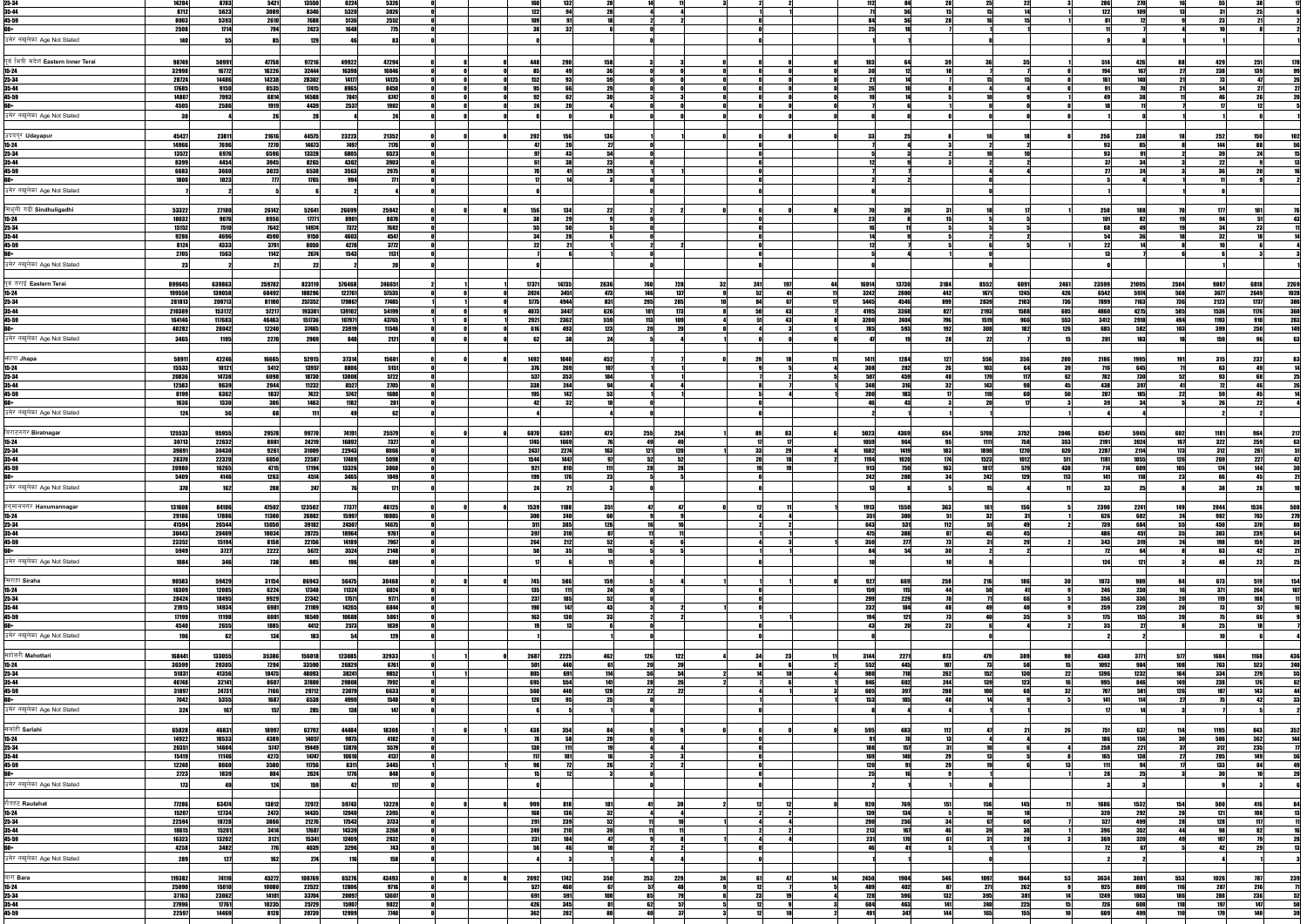| 40657<br>20915<br>62073<br>59438<br>38523<br>385<br>984<br>qn.<br>21416<br>124<br>53<br>353<br>43<br>8752<br>5239<br>5094<br>13286<br>8192<br>210<br>232<br>13991<br>6480<br>25-34<br>6573<br><b>18567</b><br>136<br>12756<br>12087<br>284<br>19329<br>4572<br>14300<br>9621<br>13765<br>214<br>4679<br>9193<br>117<br>11<br>45-59<br>3757<br>3639<br><u> 11359  </u><br>7602<br>10867<br>127<br>177<br>7228<br>2894<br>1016<br>986<br>1785<br>1878<br>277<br>200<br>152<br>125722<br>57462<br><b>3645</b><br>10507<br>194068<br>127567<br>10404<br>12336<br>3423<br>68346<br>14049<br>$\begin{array}{c}\n 1829 \\ \hline\n 463\n \end{array}$<br><b>3830</b><br>29068<br>24992<br>3105<br>2586<br>70105<br>2985<br>2821<br>$22^{\circ}$<br>4076<br>1021<br>164<br>1026<br>1084<br>35339<br>20237<br>1214<br>980<br>58661<br>23322<br>40316<br>20079<br>3998<br>2784<br>2665<br>2202<br>8786<br>7668<br>648<br>805<br><b>229</b><br>104<br>1118<br>180<br>746<br>35<br>321<br>437<br>807<br>15759<br>954<br>95<br>53246<br>3660<br>824<br>233<br>3267<br>1053<br>9549<br>8432<br>1117<br>25-34<br>34658<br>33556<br>17797<br>2706<br>772<br>-52<br>314<br>2830<br>1148<br>888<br>18588<br>10205<br>405<br>503<br>36055<br>23038<br>2723<br>2045<br>678<br>657<br>239<br>202<br>2569<br>2164<br>768<br>664<br>104<br>5442<br>4633<br><b>RN9</b><br>604<br>23672<br>12383<br>12833<br>614<br>35150<br>45-59<br>23440<br>8905<br>2765<br>2373<br>387<br>3398<br>563<br>436<br>24217<br>10933<br>14535<br>2136<br>629<br>576<br>545<br>158<br>2760<br>628<br>4113<br>715<br>201<br>719<br>10282<br>7610<br>2672<br>4784<br>1964<br>870<br>151<br>1048<br>130<br>1070<br>295<br>283<br>175<br>6748<br>918<br>775<br>102<br>121<br>674<br>392<br>226<br>448<br>101<br>-23<br>58913<br>40552<br>14756<br>79762<br>25796<br>5448<br>4612<br>7048<br>6077<br>2408<br>16847<br>3354<br>1925<br>20849<br>836<br>1058<br>138<br>971<br>2737<br>20201<br>1561<br>36<br>570<br>329<br>5552<br><b>230</b><br>16080<br>12787<br>254<br>155<br><b>126</b><br>1446<br>229<br>755<br>5952<br>5042<br>353<br>23192<br>7112<br>7235<br>1386<br>1156<br>273<br>1217<br>673<br>410<br>212<br>4053<br>1447<br>325<br>150<br>809<br>6639<br>5712<br>927<br>543<br>491<br>25-34<br>22799<br>1221<br>226<br>295<br>1843<br>731<br>17163<br>5636<br>10962<br>6909<br>1631<br>3721<br>227<br>11387<br>7286<br>4844<br>2442<br>1124<br>950<br>174<br>148<br>561<br>3806<br>3139<br>667<br>415<br>332<br>15108<br>207<br>1512<br>1285<br>471<br>45-59<br>10877<br>3321<br><b>1114</b><br>2350<br>14198<br>5160<br>2149<br>954<br>530<br>2929<br>347<br>7309<br>1382<br>462<br>579<br>256<br>3255<br>364<br>950<br>253<br>107<br>4205<br>1618<br>478<br>526<br>260<br>109<br>25408<br>68668<br>40825<br>27843<br>51562<br>26154<br>4762<br>1243<br>237<br>6467<br>5880<br>58<br>3519<br>1995<br>379<br>1793<br>158<br>882<br>823<br>11751<br>452<br>8990<br>253<br>137<br>21524<br>16653<br>520<br>237<br>1770<br>9773<br>7663<br>1459<br>1007<br>1938<br>169<br>421<br>6979<br>18367<br>7583<br>13402<br>1182<br><b>RAR</b><br>314<br>463<br>613<br>523<br>272<br>259<br>2192<br>2036<br><b>156</b><br>191<br>181<br>10784<br>6423<br><b>AAA</b><br>4479<br>12439<br>4913<br>9139<br>4660<br>859<br>676<br>183<br>384<br>414<br>160<br>1203<br>1087<br>114<br>7526<br>412<br>-171<br>103<br>12585<br>3980<br>45-59<br>8136<br>948<br>229<br>543<br>902<br>4449<br>9528<br>5548<br>342<br>329<br>144<br>123<br>83<br>112<br>3599<br><b>309</b><br>869<br>2597<br>1002<br>2712<br>249<br>224<br>1843<br>175<br>102<br>23<br>154<br>123<br>111<br>17298<br>1566<br>25984<br>3839<br>2435<br>45638<br>19654<br>35453<br>18155<br>2273<br>2914<br>479<br>2400<br>2265<br>539<br>458<br>192<br>135<br>532<br>135<br>158<br>13945<br>5695<br>1153<br>174<br>7508<br>6437<br>10876<br>5181<br>621<br>699<br>564<br>agal<br>856<br>12080<br>5369<br>4465<br>4727<br>1021<br><b>GQA</b><br>154<br>125<br><b>G711</b><br>9192<br><b>A1A</b><br>676<br>135<br>. V / I I<br>3284<br>3329<br>419<br>433<br>407<br>740<br>321<br>$\frac{8508}{8367}$<br>4759<br>3749<br>6613<br><b>560</b><br>465<br>45-59<br>5204<br>3163<br>3827<br>2776<br>703<br>463<br>531<br>282<br>258<br>6603<br><b>240</b><br>1758<br>2478<br><b>720</b><br>617<br>107<br>10/<br>1323<br>104<br>140<br>221<br>260<br>216<br>10<br>22<br>899485<br>474340<br>425145<br>930475<br>497222<br>3515<br>2744<br>1205<br>433253<br>12554<br>9039<br>602<br>4293<br>3201<br><u>1092</u><br>660<br>555<br>6320<br>5696<br>62<br>6512<br>3768<br>150408<br>301559<br>157458<br>3241<br>388<br>1646<br>310884<br>160476<br>144101<br>2018<br>1223<br>1136<br>145<br>1808<br>2855<br>1650<br>179<br>162<br>524<br>231600<br>3338<br>240220<br>120160<br>120066<br>113507<br>118093<br>2378<br>960<br>311<br>2177<br>2043<br>1468<br>944<br>1273<br>962<br>157<br>163<br>30 <sub>4</sub><br>89992<br>156345<br>72008<br>70720<br>2474<br>1839<br>204<br>1087<br>635<br>1205<br>162000<br>85625<br>131<br>885<br>681<br>323<br>98732<br>61669<br>60492<br>45-59<br>160401<br>155101<br>94609<br>2675<br>2119<br>556<br>133<br>856<br>754<br>597<br>104<br>431<br>37561<br>53883<br>17620<br>815<br>137<br>268<br>212<br><b>370</b><br>18064<br>36263<br>678<br>238<br>177<br>18<br>55625<br>उमेर नखुलेका Age Not Stated<br>970<br>762<br>1339<br>369<br>2351<br>35290<br>652<br>218<br><b>767</b><br>735<br>82773<br>47140<br>80597<br>45307<br>870<br>58<br>35633<br>244<br>186<br>213<br>12434<br>231<br>153<br>255<br>247<br>26334<br>13785<br>25705<br>13271<br>54<br>12549<br>A9<br>22<br><u>12288</u><br>21513<br>9786<br>252<br>189<br>22170<br>11727<br>252<br>241<br>9882<br>63<br>43<br>62<br>8153<br>13472<br>5666<br>160<br>127<br>13871<br>5718<br>7806<br>140<br>136<br>8703<br>5104<br>134<br>45-59<br>13856<br>5153<br>13519<br>8415<br>163<br>2035<br>2007<br>4131<br>4018<br>6166<br>6025<br>उमेर नखुलेका Age Not Stated<br>296<br>293<br><b>376</b><br>363<br>46484<br>102882<br>55712<br>47170<br>100320<br>53836<br>1362<br>989<br>373<br>518<br>452<br>234<br>397<br>156<br>33474<br>16498<br>342<br><b>240</b><br>137<br><b>130</b><br>34149<br>17479<br>16670<br>16976<br>102<br>124<br>29<br>14229<br>26488<br>12785<br><b>380</b><br>104<br>162<br>27190<br>12961<br>13703<br>276<br>149<br>28<br>9527<br>17080<br>7884<br>243<br>17530<br>8003<br>168<br>9196<br>24<br>17136<br>298<br>227<br>10525<br>7105<br>6967<br>17630<br>10169<br>29<br>85<br>65<br>3877<br>2234<br>5905<br>2171<br>6111<br>3734<br>उमेर नखुलेका Age Not Stated<br>272<br>19<br>179<br>23<br>27408<br>146<br>489<br>68156<br>40156<br>65898<br>38490<br>475<br><b>139</b><br>32<br>473<br>950<br><b>398</b><br>28000<br>621<br>552<br>$\overline{19}$<br>267<br>11648<br>169<br>103<br>12136<br>23276<br>11628<br>460<br>24048<br>107<br>11912<br>58<br>9934<br>7731<br>158<br>17814<br>7880<br>17175<br>9444<br>175<br>171<br><b>249</b><br>117<br>3986<br>119<br><b>102</b><br><b>7263</b><br>10947<br>11318<br>4055<br>6961<br>119<br>116<br>7594<br>3095<br>10351<br>3032<br>128<br>10689<br>7319<br>103<br>3124<br>1024<br>999<br>3205<br>4229<br>4123<br>उमेर नखुलेका Age Not Stated<br>67109<br>31235<br>35874<br>65516<br>30124<br>35392<br>289<br>242<br>207<br>518<br>471<br>182<br>318<br>286 I<br>286<br>232<br>35  <br>29<br>9587<br>7262<br>20966<br>20436<br>9245<br>11191<br>133<br>237<br>101<br>$15 - 24$<br>11379<br><b>129</b><br>82<br><b>16390</b><br>16840<br>9578<br>6928<br>9462<br>123<br>1251<br>35-44<br>5925<br>6644<br>12307<br>6580<br>12569<br>5727<br>73<br>69<br>82<br>55<br>۵Л<br>5891<br>6017<br>12174<br>6071<br>6103<br>11908<br>104<br>25<br>45<br>4511<br>2138<br>2115<br>2373<br>4436<br>2321<br>29<br>22<br>उमेर नखुलेका Age Not Stated<br>33664<br>62694<br>30757<br>65073<br>31409<br>31937<br>979<br><b>270</b><br>331<br>347<br>318<br>255<br><b>709</b><br>423<br>581<br>326<br>92<br>20458<br>9612<br>19788<br>10652<br>207<br>$15 - 24$<br>10846<br>9136<br>143<br>101<br><b>105</b><br>64<br>133<br>186l<br>-37<br>-171<br>8008<br>183<br>256<br>16647<br>7529<br>8491<br>110<br>8639<br>16020<br>115<br>126<br>88<br>204<br>11917<br>6379<br>5538<br>6064<br>5426<br>11490<br>140<br>ĥД<br>ĥД<br>11953<br>6908<br>5045<br>6582<br>4942<br>236<br>11524<br>52<br>2710<br>1207<br>3955<br>1245<br>3817<br>2610<br>उमेर नखुलेका Age Not Stated<br>143<br>29<br>26445<br>24002<br>55015<br>29886<br>50447<br>1470<br>389<br>1035<br>25129<br>1081<br>660<br>320<br>1163<br>980<br>128<br>310<br>208<br>248<br>239<br>518<br>$15 - 24$<br><u>18958</u><br>8639<br>10319<br><b>17646</b><br>9887<br>418<br>114<br>301<br>7759<br>265<br>153<br>347<br>231<br>138<br>7450<br><u>12894</u><br>6534<br>384<br>14251<br>6801<br>6360<br>403<br>311<br>412<br>231<br>31<br>4026<br><b>5060</b><br>3827<br><u>9800</u><br>5774<br>8887<br>285<br>216<br>147<br><b>234</b><br>210<br><b>9658</b><br>6363<br>3295<br>5765<br>3128<br>287<br>225<br>8893<br>143<br>139<br>2297<br>1637<br>660<br>2103<br>1492<br>उमेर नखुलेका Age Not Stated | उमेर नखुलेका Age Not Stated       | 5831<br>705 | 3630<br>178 | 2201<br>527 | 5432<br>643 | 3328<br>139 | 2104<br>504 |  |  |  |  |  | 1971 |  |  |  |  | 30 |
|-------------------------------------------------------------------------------------------------------------------------------------------------------------------------------------------------------------------------------------------------------------------------------------------------------------------------------------------------------------------------------------------------------------------------------------------------------------------------------------------------------------------------------------------------------------------------------------------------------------------------------------------------------------------------------------------------------------------------------------------------------------------------------------------------------------------------------------------------------------------------------------------------------------------------------------------------------------------------------------------------------------------------------------------------------------------------------------------------------------------------------------------------------------------------------------------------------------------------------------------------------------------------------------------------------------------------------------------------------------------------------------------------------------------------------------------------------------------------------------------------------------------------------------------------------------------------------------------------------------------------------------------------------------------------------------------------------------------------------------------------------------------------------------------------------------------------------------------------------------------------------------------------------------------------------------------------------------------------------------------------------------------------------------------------------------------------------------------------------------------------------------------------------------------------------------------------------------------------------------------------------------------------------------------------------------------------------------------------------------------------------------------------------------------------------------------------------------------------------------------------------------------------------------------------------------------------------------------------------------------------------------------------------------------------------------------------------------------------------------------------------------------------------------------------------------------------------------------------------------------------------------------------------------------------------------------------------------------------------------------------------------------------------------------------------------------------------------------------------------------------------------------------------------------------------------------------------------------------------------------------------------------------------------------------------------------------------------------------------------------------------------------------------------------------------------------------------------------------------------------------------------------------------------------------------------------------------------------------------------------------------------------------------------------------------------------------------------------------------------------------------------------------------------------------------------------------------------------------------------------------------------------------------------------------------------------------------------------------------------------------------------------------------------------------------------------------------------------------------------------------------------------------------------------------------------------------------------------------------------------------------------------------------------------------------------------------------------------------------------------------------------------------------------------------------------------------------------------------------------------------------------------------------------------------------------------------------------------------------------------------------------------------------------------------------------------------------------------------------------------------------------------------------------------------------------------------------------------------------------------------------------------------------------------------------------------------------------------------------------------------------------------------------------------------------------------------------------------------------------------------------------------------------------------------------------------------------------------------------------------------------------------------------------------------------------------------------------------------------------------------------------------------------------------------------------------------------------------------------------------------------------------------------------------------------------------------------------------------------------------------------------------------------------------------------------------------------------------------------------------------------------------------------------------------------------------------------------------------------------------------------------------------------------------------------------------------------------------------------------------------------------------------------------------------------------------------------------------------------------------------------------------------------------------------------------------------------------------------------------------------------------------------------------------------------------------------------------------------------------------------------------------------------------------------------------------------------------------------------------------------------------------------------------------------------------------------------------------------------------------------------------------------------------------------------------------------------------------------------------------------------------------------------------------------------------------------------------------------------------------------------------------------------------------------------------------------------------------------------------------------------------------------------------------------------------------------------------------------------------------------------------------------------------------------------------------------------------------------------------------------------------------------------------------------------------------------------------------------------------------------------------------------------------------------------------------------------------------------------------------------------------------------------------------------------------------------------------------------------------------------------------------------------------------------------------------------------------------------------------------------------------------------------------------------------------------------------------------------------------------------------------------------------------------------------------------------------------------------------------------------------------------------------------------------------------------------------------------------------------------------------------------------------------------------------------------------------------------------------------------------------------------------------------------------------------------------------------------------------------------------------------------------------------------------------------------------------------------------------------------------------------------------------------------------------------------------------------------------------------------------------------------------------------------------------------------------------------------------------------------------------------------------------------------------------------------------------------------------------------------------------------------------------------------------------------------------------------------------------------------------------------------------------------------------------------------------------------------------|-----------------------------------|-------------|-------------|-------------|-------------|-------------|-------------|--|--|--|--|--|------|--|--|--|--|----|
|                                                                                                                                                                                                                                                                                                                                                                                                                                                                                                                                                                                                                                                                                                                                                                                                                                                                                                                                                                                                                                                                                                                                                                                                                                                                                                                                                                                                                                                                                                                                                                                                                                                                                                                                                                                                                                                                                                                                                                                                                                                                                                                                                                                                                                                                                                                                                                                                                                                                                                                                                                                                                                                                                                                                                                                                                                                                                                                                                                                                                                                                                                                                                                                                                                                                                                                                                                                                                                                                                                                                                                                                                                                                                                                                                                                                                                                                                                                                                                                                                                                                                                                                                                                                                                                                                                                                                                                                                                                                                                                                                                                                                                                                                                                                                                                                                                                                                                                                                                                                                                                                                                                                                                                                                                                                                                                                                                                                                                                                                                                                                                                                                                                                                                                                                                                                                                                                                                                                                                                                                                                                                                                                                                                                                                                                                                                                                                                                                                                                                                                                                                                                                                                                                                                                                                                                                                                                                                                                                                                                                                                                                                                                                                                                                                                                                                                                                                                                                                                                                                                                                                                                                                                                                                                                                                                                                                                                                                                                                                                                                                                                                                                                                                                                                                                                                                                                                                                                                                                                                                                                                                                                                                                                                                                                                                                                                                                                                                                                                                                                                                                                                                 | पर्सा Parsa                       |             |             |             |             |             |             |  |  |  |  |  |      |  |  |  |  |    |
|                                                                                                                                                                                                                                                                                                                                                                                                                                                                                                                                                                                                                                                                                                                                                                                                                                                                                                                                                                                                                                                                                                                                                                                                                                                                                                                                                                                                                                                                                                                                                                                                                                                                                                                                                                                                                                                                                                                                                                                                                                                                                                                                                                                                                                                                                                                                                                                                                                                                                                                                                                                                                                                                                                                                                                                                                                                                                                                                                                                                                                                                                                                                                                                                                                                                                                                                                                                                                                                                                                                                                                                                                                                                                                                                                                                                                                                                                                                                                                                                                                                                                                                                                                                                                                                                                                                                                                                                                                                                                                                                                                                                                                                                                                                                                                                                                                                                                                                                                                                                                                                                                                                                                                                                                                                                                                                                                                                                                                                                                                                                                                                                                                                                                                                                                                                                                                                                                                                                                                                                                                                                                                                                                                                                                                                                                                                                                                                                                                                                                                                                                                                                                                                                                                                                                                                                                                                                                                                                                                                                                                                                                                                                                                                                                                                                                                                                                                                                                                                                                                                                                                                                                                                                                                                                                                                                                                                                                                                                                                                                                                                                                                                                                                                                                                                                                                                                                                                                                                                                                                                                                                                                                                                                                                                                                                                                                                                                                                                                                                                                                                                                                                 | $15 - 24$                         |             |             |             |             |             |             |  |  |  |  |  |      |  |  |  |  |    |
|                                                                                                                                                                                                                                                                                                                                                                                                                                                                                                                                                                                                                                                                                                                                                                                                                                                                                                                                                                                                                                                                                                                                                                                                                                                                                                                                                                                                                                                                                                                                                                                                                                                                                                                                                                                                                                                                                                                                                                                                                                                                                                                                                                                                                                                                                                                                                                                                                                                                                                                                                                                                                                                                                                                                                                                                                                                                                                                                                                                                                                                                                                                                                                                                                                                                                                                                                                                                                                                                                                                                                                                                                                                                                                                                                                                                                                                                                                                                                                                                                                                                                                                                                                                                                                                                                                                                                                                                                                                                                                                                                                                                                                                                                                                                                                                                                                                                                                                                                                                                                                                                                                                                                                                                                                                                                                                                                                                                                                                                                                                                                                                                                                                                                                                                                                                                                                                                                                                                                                                                                                                                                                                                                                                                                                                                                                                                                                                                                                                                                                                                                                                                                                                                                                                                                                                                                                                                                                                                                                                                                                                                                                                                                                                                                                                                                                                                                                                                                                                                                                                                                                                                                                                                                                                                                                                                                                                                                                                                                                                                                                                                                                                                                                                                                                                                                                                                                                                                                                                                                                                                                                                                                                                                                                                                                                                                                                                                                                                                                                                                                                                                                                 | 35-44                             |             |             |             |             |             |             |  |  |  |  |  |      |  |  |  |  |    |
|                                                                                                                                                                                                                                                                                                                                                                                                                                                                                                                                                                                                                                                                                                                                                                                                                                                                                                                                                                                                                                                                                                                                                                                                                                                                                                                                                                                                                                                                                                                                                                                                                                                                                                                                                                                                                                                                                                                                                                                                                                                                                                                                                                                                                                                                                                                                                                                                                                                                                                                                                                                                                                                                                                                                                                                                                                                                                                                                                                                                                                                                                                                                                                                                                                                                                                                                                                                                                                                                                                                                                                                                                                                                                                                                                                                                                                                                                                                                                                                                                                                                                                                                                                                                                                                                                                                                                                                                                                                                                                                                                                                                                                                                                                                                                                                                                                                                                                                                                                                                                                                                                                                                                                                                                                                                                                                                                                                                                                                                                                                                                                                                                                                                                                                                                                                                                                                                                                                                                                                                                                                                                                                                                                                                                                                                                                                                                                                                                                                                                                                                                                                                                                                                                                                                                                                                                                                                                                                                                                                                                                                                                                                                                                                                                                                                                                                                                                                                                                                                                                                                                                                                                                                                                                                                                                                                                                                                                                                                                                                                                                                                                                                                                                                                                                                                                                                                                                                                                                                                                                                                                                                                                                                                                                                                                                                                                                                                                                                                                                                                                                                                                                 |                                   |             |             |             |             |             |             |  |  |  |  |  |      |  |  |  |  |    |
|                                                                                                                                                                                                                                                                                                                                                                                                                                                                                                                                                                                                                                                                                                                                                                                                                                                                                                                                                                                                                                                                                                                                                                                                                                                                                                                                                                                                                                                                                                                                                                                                                                                                                                                                                                                                                                                                                                                                                                                                                                                                                                                                                                                                                                                                                                                                                                                                                                                                                                                                                                                                                                                                                                                                                                                                                                                                                                                                                                                                                                                                                                                                                                                                                                                                                                                                                                                                                                                                                                                                                                                                                                                                                                                                                                                                                                                                                                                                                                                                                                                                                                                                                                                                                                                                                                                                                                                                                                                                                                                                                                                                                                                                                                                                                                                                                                                                                                                                                                                                                                                                                                                                                                                                                                                                                                                                                                                                                                                                                                                                                                                                                                                                                                                                                                                                                                                                                                                                                                                                                                                                                                                                                                                                                                                                                                                                                                                                                                                                                                                                                                                                                                                                                                                                                                                                                                                                                                                                                                                                                                                                                                                                                                                                                                                                                                                                                                                                                                                                                                                                                                                                                                                                                                                                                                                                                                                                                                                                                                                                                                                                                                                                                                                                                                                                                                                                                                                                                                                                                                                                                                                                                                                                                                                                                                                                                                                                                                                                                                                                                                                                                                 | उमेर नखुलेका Age Not Stated       |             |             |             |             |             |             |  |  |  |  |  |      |  |  |  |  |    |
|                                                                                                                                                                                                                                                                                                                                                                                                                                                                                                                                                                                                                                                                                                                                                                                                                                                                                                                                                                                                                                                                                                                                                                                                                                                                                                                                                                                                                                                                                                                                                                                                                                                                                                                                                                                                                                                                                                                                                                                                                                                                                                                                                                                                                                                                                                                                                                                                                                                                                                                                                                                                                                                                                                                                                                                                                                                                                                                                                                                                                                                                                                                                                                                                                                                                                                                                                                                                                                                                                                                                                                                                                                                                                                                                                                                                                                                                                                                                                                                                                                                                                                                                                                                                                                                                                                                                                                                                                                                                                                                                                                                                                                                                                                                                                                                                                                                                                                                                                                                                                                                                                                                                                                                                                                                                                                                                                                                                                                                                                                                                                                                                                                                                                                                                                                                                                                                                                                                                                                                                                                                                                                                                                                                                                                                                                                                                                                                                                                                                                                                                                                                                                                                                                                                                                                                                                                                                                                                                                                                                                                                                                                                                                                                                                                                                                                                                                                                                                                                                                                                                                                                                                                                                                                                                                                                                                                                                                                                                                                                                                                                                                                                                                                                                                                                                                                                                                                                                                                                                                                                                                                                                                                                                                                                                                                                                                                                                                                                                                                                                                                                                                                 | काठमाडौं उपत्यका Kathmandu Valley |             |             |             |             |             |             |  |  |  |  |  |      |  |  |  |  |    |
|                                                                                                                                                                                                                                                                                                                                                                                                                                                                                                                                                                                                                                                                                                                                                                                                                                                                                                                                                                                                                                                                                                                                                                                                                                                                                                                                                                                                                                                                                                                                                                                                                                                                                                                                                                                                                                                                                                                                                                                                                                                                                                                                                                                                                                                                                                                                                                                                                                                                                                                                                                                                                                                                                                                                                                                                                                                                                                                                                                                                                                                                                                                                                                                                                                                                                                                                                                                                                                                                                                                                                                                                                                                                                                                                                                                                                                                                                                                                                                                                                                                                                                                                                                                                                                                                                                                                                                                                                                                                                                                                                                                                                                                                                                                                                                                                                                                                                                                                                                                                                                                                                                                                                                                                                                                                                                                                                                                                                                                                                                                                                                                                                                                                                                                                                                                                                                                                                                                                                                                                                                                                                                                                                                                                                                                                                                                                                                                                                                                                                                                                                                                                                                                                                                                                                                                                                                                                                                                                                                                                                                                                                                                                                                                                                                                                                                                                                                                                                                                                                                                                                                                                                                                                                                                                                                                                                                                                                                                                                                                                                                                                                                                                                                                                                                                                                                                                                                                                                                                                                                                                                                                                                                                                                                                                                                                                                                                                                                                                                                                                                                                                                                 | $15 - 24$                         |             |             |             |             |             |             |  |  |  |  |  |      |  |  |  |  |    |
|                                                                                                                                                                                                                                                                                                                                                                                                                                                                                                                                                                                                                                                                                                                                                                                                                                                                                                                                                                                                                                                                                                                                                                                                                                                                                                                                                                                                                                                                                                                                                                                                                                                                                                                                                                                                                                                                                                                                                                                                                                                                                                                                                                                                                                                                                                                                                                                                                                                                                                                                                                                                                                                                                                                                                                                                                                                                                                                                                                                                                                                                                                                                                                                                                                                                                                                                                                                                                                                                                                                                                                                                                                                                                                                                                                                                                                                                                                                                                                                                                                                                                                                                                                                                                                                                                                                                                                                                                                                                                                                                                                                                                                                                                                                                                                                                                                                                                                                                                                                                                                                                                                                                                                                                                                                                                                                                                                                                                                                                                                                                                                                                                                                                                                                                                                                                                                                                                                                                                                                                                                                                                                                                                                                                                                                                                                                                                                                                                                                                                                                                                                                                                                                                                                                                                                                                                                                                                                                                                                                                                                                                                                                                                                                                                                                                                                                                                                                                                                                                                                                                                                                                                                                                                                                                                                                                                                                                                                                                                                                                                                                                                                                                                                                                                                                                                                                                                                                                                                                                                                                                                                                                                                                                                                                                                                                                                                                                                                                                                                                                                                                                                                 | 35-44                             |             |             |             |             |             |             |  |  |  |  |  |      |  |  |  |  |    |
|                                                                                                                                                                                                                                                                                                                                                                                                                                                                                                                                                                                                                                                                                                                                                                                                                                                                                                                                                                                                                                                                                                                                                                                                                                                                                                                                                                                                                                                                                                                                                                                                                                                                                                                                                                                                                                                                                                                                                                                                                                                                                                                                                                                                                                                                                                                                                                                                                                                                                                                                                                                                                                                                                                                                                                                                                                                                                                                                                                                                                                                                                                                                                                                                                                                                                                                                                                                                                                                                                                                                                                                                                                                                                                                                                                                                                                                                                                                                                                                                                                                                                                                                                                                                                                                                                                                                                                                                                                                                                                                                                                                                                                                                                                                                                                                                                                                                                                                                                                                                                                                                                                                                                                                                                                                                                                                                                                                                                                                                                                                                                                                                                                                                                                                                                                                                                                                                                                                                                                                                                                                                                                                                                                                                                                                                                                                                                                                                                                                                                                                                                                                                                                                                                                                                                                                                                                                                                                                                                                                                                                                                                                                                                                                                                                                                                                                                                                                                                                                                                                                                                                                                                                                                                                                                                                                                                                                                                                                                                                                                                                                                                                                                                                                                                                                                                                                                                                                                                                                                                                                                                                                                                                                                                                                                                                                                                                                                                                                                                                                                                                                                                                 |                                   |             |             |             |             |             |             |  |  |  |  |  |      |  |  |  |  |    |
|                                                                                                                                                                                                                                                                                                                                                                                                                                                                                                                                                                                                                                                                                                                                                                                                                                                                                                                                                                                                                                                                                                                                                                                                                                                                                                                                                                                                                                                                                                                                                                                                                                                                                                                                                                                                                                                                                                                                                                                                                                                                                                                                                                                                                                                                                                                                                                                                                                                                                                                                                                                                                                                                                                                                                                                                                                                                                                                                                                                                                                                                                                                                                                                                                                                                                                                                                                                                                                                                                                                                                                                                                                                                                                                                                                                                                                                                                                                                                                                                                                                                                                                                                                                                                                                                                                                                                                                                                                                                                                                                                                                                                                                                                                                                                                                                                                                                                                                                                                                                                                                                                                                                                                                                                                                                                                                                                                                                                                                                                                                                                                                                                                                                                                                                                                                                                                                                                                                                                                                                                                                                                                                                                                                                                                                                                                                                                                                                                                                                                                                                                                                                                                                                                                                                                                                                                                                                                                                                                                                                                                                                                                                                                                                                                                                                                                                                                                                                                                                                                                                                                                                                                                                                                                                                                                                                                                                                                                                                                                                                                                                                                                                                                                                                                                                                                                                                                                                                                                                                                                                                                                                                                                                                                                                                                                                                                                                                                                                                                                                                                                                                                                 | उमेर नखुलेका Age Not Stated       |             |             |             |             |             |             |  |  |  |  |  |      |  |  |  |  |    |
|                                                                                                                                                                                                                                                                                                                                                                                                                                                                                                                                                                                                                                                                                                                                                                                                                                                                                                                                                                                                                                                                                                                                                                                                                                                                                                                                                                                                                                                                                                                                                                                                                                                                                                                                                                                                                                                                                                                                                                                                                                                                                                                                                                                                                                                                                                                                                                                                                                                                                                                                                                                                                                                                                                                                                                                                                                                                                                                                                                                                                                                                                                                                                                                                                                                                                                                                                                                                                                                                                                                                                                                                                                                                                                                                                                                                                                                                                                                                                                                                                                                                                                                                                                                                                                                                                                                                                                                                                                                                                                                                                                                                                                                                                                                                                                                                                                                                                                                                                                                                                                                                                                                                                                                                                                                                                                                                                                                                                                                                                                                                                                                                                                                                                                                                                                                                                                                                                                                                                                                                                                                                                                                                                                                                                                                                                                                                                                                                                                                                                                                                                                                                                                                                                                                                                                                                                                                                                                                                                                                                                                                                                                                                                                                                                                                                                                                                                                                                                                                                                                                                                                                                                                                                                                                                                                                                                                                                                                                                                                                                                                                                                                                                                                                                                                                                                                                                                                                                                                                                                                                                                                                                                                                                                                                                                                                                                                                                                                                                                                                                                                                                                                 | काठमाडौं Kathmandu                |             |             |             |             |             |             |  |  |  |  |  |      |  |  |  |  |    |
|                                                                                                                                                                                                                                                                                                                                                                                                                                                                                                                                                                                                                                                                                                                                                                                                                                                                                                                                                                                                                                                                                                                                                                                                                                                                                                                                                                                                                                                                                                                                                                                                                                                                                                                                                                                                                                                                                                                                                                                                                                                                                                                                                                                                                                                                                                                                                                                                                                                                                                                                                                                                                                                                                                                                                                                                                                                                                                                                                                                                                                                                                                                                                                                                                                                                                                                                                                                                                                                                                                                                                                                                                                                                                                                                                                                                                                                                                                                                                                                                                                                                                                                                                                                                                                                                                                                                                                                                                                                                                                                                                                                                                                                                                                                                                                                                                                                                                                                                                                                                                                                                                                                                                                                                                                                                                                                                                                                                                                                                                                                                                                                                                                                                                                                                                                                                                                                                                                                                                                                                                                                                                                                                                                                                                                                                                                                                                                                                                                                                                                                                                                                                                                                                                                                                                                                                                                                                                                                                                                                                                                                                                                                                                                                                                                                                                                                                                                                                                                                                                                                                                                                                                                                                                                                                                                                                                                                                                                                                                                                                                                                                                                                                                                                                                                                                                                                                                                                                                                                                                                                                                                                                                                                                                                                                                                                                                                                                                                                                                                                                                                                                                                 | 15-24                             |             |             |             |             |             |             |  |  |  |  |  |      |  |  |  |  |    |
|                                                                                                                                                                                                                                                                                                                                                                                                                                                                                                                                                                                                                                                                                                                                                                                                                                                                                                                                                                                                                                                                                                                                                                                                                                                                                                                                                                                                                                                                                                                                                                                                                                                                                                                                                                                                                                                                                                                                                                                                                                                                                                                                                                                                                                                                                                                                                                                                                                                                                                                                                                                                                                                                                                                                                                                                                                                                                                                                                                                                                                                                                                                                                                                                                                                                                                                                                                                                                                                                                                                                                                                                                                                                                                                                                                                                                                                                                                                                                                                                                                                                                                                                                                                                                                                                                                                                                                                                                                                                                                                                                                                                                                                                                                                                                                                                                                                                                                                                                                                                                                                                                                                                                                                                                                                                                                                                                                                                                                                                                                                                                                                                                                                                                                                                                                                                                                                                                                                                                                                                                                                                                                                                                                                                                                                                                                                                                                                                                                                                                                                                                                                                                                                                                                                                                                                                                                                                                                                                                                                                                                                                                                                                                                                                                                                                                                                                                                                                                                                                                                                                                                                                                                                                                                                                                                                                                                                                                                                                                                                                                                                                                                                                                                                                                                                                                                                                                                                                                                                                                                                                                                                                                                                                                                                                                                                                                                                                                                                                                                                                                                                                                                 | 35-44                             |             |             |             |             |             |             |  |  |  |  |  |      |  |  |  |  |    |
|                                                                                                                                                                                                                                                                                                                                                                                                                                                                                                                                                                                                                                                                                                                                                                                                                                                                                                                                                                                                                                                                                                                                                                                                                                                                                                                                                                                                                                                                                                                                                                                                                                                                                                                                                                                                                                                                                                                                                                                                                                                                                                                                                                                                                                                                                                                                                                                                                                                                                                                                                                                                                                                                                                                                                                                                                                                                                                                                                                                                                                                                                                                                                                                                                                                                                                                                                                                                                                                                                                                                                                                                                                                                                                                                                                                                                                                                                                                                                                                                                                                                                                                                                                                                                                                                                                                                                                                                                                                                                                                                                                                                                                                                                                                                                                                                                                                                                                                                                                                                                                                                                                                                                                                                                                                                                                                                                                                                                                                                                                                                                                                                                                                                                                                                                                                                                                                                                                                                                                                                                                                                                                                                                                                                                                                                                                                                                                                                                                                                                                                                                                                                                                                                                                                                                                                                                                                                                                                                                                                                                                                                                                                                                                                                                                                                                                                                                                                                                                                                                                                                                                                                                                                                                                                                                                                                                                                                                                                                                                                                                                                                                                                                                                                                                                                                                                                                                                                                                                                                                                                                                                                                                                                                                                                                                                                                                                                                                                                                                                                                                                                                                                 |                                   |             |             |             |             |             |             |  |  |  |  |  |      |  |  |  |  |    |
|                                                                                                                                                                                                                                                                                                                                                                                                                                                                                                                                                                                                                                                                                                                                                                                                                                                                                                                                                                                                                                                                                                                                                                                                                                                                                                                                                                                                                                                                                                                                                                                                                                                                                                                                                                                                                                                                                                                                                                                                                                                                                                                                                                                                                                                                                                                                                                                                                                                                                                                                                                                                                                                                                                                                                                                                                                                                                                                                                                                                                                                                                                                                                                                                                                                                                                                                                                                                                                                                                                                                                                                                                                                                                                                                                                                                                                                                                                                                                                                                                                                                                                                                                                                                                                                                                                                                                                                                                                                                                                                                                                                                                                                                                                                                                                                                                                                                                                                                                                                                                                                                                                                                                                                                                                                                                                                                                                                                                                                                                                                                                                                                                                                                                                                                                                                                                                                                                                                                                                                                                                                                                                                                                                                                                                                                                                                                                                                                                                                                                                                                                                                                                                                                                                                                                                                                                                                                                                                                                                                                                                                                                                                                                                                                                                                                                                                                                                                                                                                                                                                                                                                                                                                                                                                                                                                                                                                                                                                                                                                                                                                                                                                                                                                                                                                                                                                                                                                                                                                                                                                                                                                                                                                                                                                                                                                                                                                                                                                                                                                                                                                                                                 | उमेर नखुलेका Age Not Stated       |             |             |             |             |             |             |  |  |  |  |  |      |  |  |  |  |    |
|                                                                                                                                                                                                                                                                                                                                                                                                                                                                                                                                                                                                                                                                                                                                                                                                                                                                                                                                                                                                                                                                                                                                                                                                                                                                                                                                                                                                                                                                                                                                                                                                                                                                                                                                                                                                                                                                                                                                                                                                                                                                                                                                                                                                                                                                                                                                                                                                                                                                                                                                                                                                                                                                                                                                                                                                                                                                                                                                                                                                                                                                                                                                                                                                                                                                                                                                                                                                                                                                                                                                                                                                                                                                                                                                                                                                                                                                                                                                                                                                                                                                                                                                                                                                                                                                                                                                                                                                                                                                                                                                                                                                                                                                                                                                                                                                                                                                                                                                                                                                                                                                                                                                                                                                                                                                                                                                                                                                                                                                                                                                                                                                                                                                                                                                                                                                                                                                                                                                                                                                                                                                                                                                                                                                                                                                                                                                                                                                                                                                                                                                                                                                                                                                                                                                                                                                                                                                                                                                                                                                                                                                                                                                                                                                                                                                                                                                                                                                                                                                                                                                                                                                                                                                                                                                                                                                                                                                                                                                                                                                                                                                                                                                                                                                                                                                                                                                                                                                                                                                                                                                                                                                                                                                                                                                                                                                                                                                                                                                                                                                                                                                                                 | ललितपुर Lalitpur                  |             |             |             |             |             |             |  |  |  |  |  |      |  |  |  |  |    |
|                                                                                                                                                                                                                                                                                                                                                                                                                                                                                                                                                                                                                                                                                                                                                                                                                                                                                                                                                                                                                                                                                                                                                                                                                                                                                                                                                                                                                                                                                                                                                                                                                                                                                                                                                                                                                                                                                                                                                                                                                                                                                                                                                                                                                                                                                                                                                                                                                                                                                                                                                                                                                                                                                                                                                                                                                                                                                                                                                                                                                                                                                                                                                                                                                                                                                                                                                                                                                                                                                                                                                                                                                                                                                                                                                                                                                                                                                                                                                                                                                                                                                                                                                                                                                                                                                                                                                                                                                                                                                                                                                                                                                                                                                                                                                                                                                                                                                                                                                                                                                                                                                                                                                                                                                                                                                                                                                                                                                                                                                                                                                                                                                                                                                                                                                                                                                                                                                                                                                                                                                                                                                                                                                                                                                                                                                                                                                                                                                                                                                                                                                                                                                                                                                                                                                                                                                                                                                                                                                                                                                                                                                                                                                                                                                                                                                                                                                                                                                                                                                                                                                                                                                                                                                                                                                                                                                                                                                                                                                                                                                                                                                                                                                                                                                                                                                                                                                                                                                                                                                                                                                                                                                                                                                                                                                                                                                                                                                                                                                                                                                                                                                                 | 15-24<br>25-34                    |             |             |             |             |             |             |  |  |  |  |  |      |  |  |  |  |    |
|                                                                                                                                                                                                                                                                                                                                                                                                                                                                                                                                                                                                                                                                                                                                                                                                                                                                                                                                                                                                                                                                                                                                                                                                                                                                                                                                                                                                                                                                                                                                                                                                                                                                                                                                                                                                                                                                                                                                                                                                                                                                                                                                                                                                                                                                                                                                                                                                                                                                                                                                                                                                                                                                                                                                                                                                                                                                                                                                                                                                                                                                                                                                                                                                                                                                                                                                                                                                                                                                                                                                                                                                                                                                                                                                                                                                                                                                                                                                                                                                                                                                                                                                                                                                                                                                                                                                                                                                                                                                                                                                                                                                                                                                                                                                                                                                                                                                                                                                                                                                                                                                                                                                                                                                                                                                                                                                                                                                                                                                                                                                                                                                                                                                                                                                                                                                                                                                                                                                                                                                                                                                                                                                                                                                                                                                                                                                                                                                                                                                                                                                                                                                                                                                                                                                                                                                                                                                                                                                                                                                                                                                                                                                                                                                                                                                                                                                                                                                                                                                                                                                                                                                                                                                                                                                                                                                                                                                                                                                                                                                                                                                                                                                                                                                                                                                                                                                                                                                                                                                                                                                                                                                                                                                                                                                                                                                                                                                                                                                                                                                                                                                                                 | 35-44                             |             |             |             |             |             |             |  |  |  |  |  |      |  |  |  |  |    |
|                                                                                                                                                                                                                                                                                                                                                                                                                                                                                                                                                                                                                                                                                                                                                                                                                                                                                                                                                                                                                                                                                                                                                                                                                                                                                                                                                                                                                                                                                                                                                                                                                                                                                                                                                                                                                                                                                                                                                                                                                                                                                                                                                                                                                                                                                                                                                                                                                                                                                                                                                                                                                                                                                                                                                                                                                                                                                                                                                                                                                                                                                                                                                                                                                                                                                                                                                                                                                                                                                                                                                                                                                                                                                                                                                                                                                                                                                                                                                                                                                                                                                                                                                                                                                                                                                                                                                                                                                                                                                                                                                                                                                                                                                                                                                                                                                                                                                                                                                                                                                                                                                                                                                                                                                                                                                                                                                                                                                                                                                                                                                                                                                                                                                                                                                                                                                                                                                                                                                                                                                                                                                                                                                                                                                                                                                                                                                                                                                                                                                                                                                                                                                                                                                                                                                                                                                                                                                                                                                                                                                                                                                                                                                                                                                                                                                                                                                                                                                                                                                                                                                                                                                                                                                                                                                                                                                                                                                                                                                                                                                                                                                                                                                                                                                                                                                                                                                                                                                                                                                                                                                                                                                                                                                                                                                                                                                                                                                                                                                                                                                                                                                                 |                                   |             |             |             |             |             |             |  |  |  |  |  |      |  |  |  |  |    |
|                                                                                                                                                                                                                                                                                                                                                                                                                                                                                                                                                                                                                                                                                                                                                                                                                                                                                                                                                                                                                                                                                                                                                                                                                                                                                                                                                                                                                                                                                                                                                                                                                                                                                                                                                                                                                                                                                                                                                                                                                                                                                                                                                                                                                                                                                                                                                                                                                                                                                                                                                                                                                                                                                                                                                                                                                                                                                                                                                                                                                                                                                                                                                                                                                                                                                                                                                                                                                                                                                                                                                                                                                                                                                                                                                                                                                                                                                                                                                                                                                                                                                                                                                                                                                                                                                                                                                                                                                                                                                                                                                                                                                                                                                                                                                                                                                                                                                                                                                                                                                                                                                                                                                                                                                                                                                                                                                                                                                                                                                                                                                                                                                                                                                                                                                                                                                                                                                                                                                                                                                                                                                                                                                                                                                                                                                                                                                                                                                                                                                                                                                                                                                                                                                                                                                                                                                                                                                                                                                                                                                                                                                                                                                                                                                                                                                                                                                                                                                                                                                                                                                                                                                                                                                                                                                                                                                                                                                                                                                                                                                                                                                                                                                                                                                                                                                                                                                                                                                                                                                                                                                                                                                                                                                                                                                                                                                                                                                                                                                                                                                                                                                                 | उमेर नखुलेका Age Not Stated       |             |             |             |             |             |             |  |  |  |  |  |      |  |  |  |  |    |
|                                                                                                                                                                                                                                                                                                                                                                                                                                                                                                                                                                                                                                                                                                                                                                                                                                                                                                                                                                                                                                                                                                                                                                                                                                                                                                                                                                                                                                                                                                                                                                                                                                                                                                                                                                                                                                                                                                                                                                                                                                                                                                                                                                                                                                                                                                                                                                                                                                                                                                                                                                                                                                                                                                                                                                                                                                                                                                                                                                                                                                                                                                                                                                                                                                                                                                                                                                                                                                                                                                                                                                                                                                                                                                                                                                                                                                                                                                                                                                                                                                                                                                                                                                                                                                                                                                                                                                                                                                                                                                                                                                                                                                                                                                                                                                                                                                                                                                                                                                                                                                                                                                                                                                                                                                                                                                                                                                                                                                                                                                                                                                                                                                                                                                                                                                                                                                                                                                                                                                                                                                                                                                                                                                                                                                                                                                                                                                                                                                                                                                                                                                                                                                                                                                                                                                                                                                                                                                                                                                                                                                                                                                                                                                                                                                                                                                                                                                                                                                                                                                                                                                                                                                                                                                                                                                                                                                                                                                                                                                                                                                                                                                                                                                                                                                                                                                                                                                                                                                                                                                                                                                                                                                                                                                                                                                                                                                                                                                                                                                                                                                                                                                 | भक्तपुर Bhaktapur                 |             |             |             |             |             |             |  |  |  |  |  |      |  |  |  |  |    |
|                                                                                                                                                                                                                                                                                                                                                                                                                                                                                                                                                                                                                                                                                                                                                                                                                                                                                                                                                                                                                                                                                                                                                                                                                                                                                                                                                                                                                                                                                                                                                                                                                                                                                                                                                                                                                                                                                                                                                                                                                                                                                                                                                                                                                                                                                                                                                                                                                                                                                                                                                                                                                                                                                                                                                                                                                                                                                                                                                                                                                                                                                                                                                                                                                                                                                                                                                                                                                                                                                                                                                                                                                                                                                                                                                                                                                                                                                                                                                                                                                                                                                                                                                                                                                                                                                                                                                                                                                                                                                                                                                                                                                                                                                                                                                                                                                                                                                                                                                                                                                                                                                                                                                                                                                                                                                                                                                                                                                                                                                                                                                                                                                                                                                                                                                                                                                                                                                                                                                                                                                                                                                                                                                                                                                                                                                                                                                                                                                                                                                                                                                                                                                                                                                                                                                                                                                                                                                                                                                                                                                                                                                                                                                                                                                                                                                                                                                                                                                                                                                                                                                                                                                                                                                                                                                                                                                                                                                                                                                                                                                                                                                                                                                                                                                                                                                                                                                                                                                                                                                                                                                                                                                                                                                                                                                                                                                                                                                                                                                                                                                                                                                                 | 15-24<br>25-34                    |             |             |             |             |             |             |  |  |  |  |  |      |  |  |  |  |    |
|                                                                                                                                                                                                                                                                                                                                                                                                                                                                                                                                                                                                                                                                                                                                                                                                                                                                                                                                                                                                                                                                                                                                                                                                                                                                                                                                                                                                                                                                                                                                                                                                                                                                                                                                                                                                                                                                                                                                                                                                                                                                                                                                                                                                                                                                                                                                                                                                                                                                                                                                                                                                                                                                                                                                                                                                                                                                                                                                                                                                                                                                                                                                                                                                                                                                                                                                                                                                                                                                                                                                                                                                                                                                                                                                                                                                                                                                                                                                                                                                                                                                                                                                                                                                                                                                                                                                                                                                                                                                                                                                                                                                                                                                                                                                                                                                                                                                                                                                                                                                                                                                                                                                                                                                                                                                                                                                                                                                                                                                                                                                                                                                                                                                                                                                                                                                                                                                                                                                                                                                                                                                                                                                                                                                                                                                                                                                                                                                                                                                                                                                                                                                                                                                                                                                                                                                                                                                                                                                                                                                                                                                                                                                                                                                                                                                                                                                                                                                                                                                                                                                                                                                                                                                                                                                                                                                                                                                                                                                                                                                                                                                                                                                                                                                                                                                                                                                                                                                                                                                                                                                                                                                                                                                                                                                                                                                                                                                                                                                                                                                                                                                                                 | 35-44                             |             |             |             |             |             |             |  |  |  |  |  |      |  |  |  |  |    |
|                                                                                                                                                                                                                                                                                                                                                                                                                                                                                                                                                                                                                                                                                                                                                                                                                                                                                                                                                                                                                                                                                                                                                                                                                                                                                                                                                                                                                                                                                                                                                                                                                                                                                                                                                                                                                                                                                                                                                                                                                                                                                                                                                                                                                                                                                                                                                                                                                                                                                                                                                                                                                                                                                                                                                                                                                                                                                                                                                                                                                                                                                                                                                                                                                                                                                                                                                                                                                                                                                                                                                                                                                                                                                                                                                                                                                                                                                                                                                                                                                                                                                                                                                                                                                                                                                                                                                                                                                                                                                                                                                                                                                                                                                                                                                                                                                                                                                                                                                                                                                                                                                                                                                                                                                                                                                                                                                                                                                                                                                                                                                                                                                                                                                                                                                                                                                                                                                                                                                                                                                                                                                                                                                                                                                                                                                                                                                                                                                                                                                                                                                                                                                                                                                                                                                                                                                                                                                                                                                                                                                                                                                                                                                                                                                                                                                                                                                                                                                                                                                                                                                                                                                                                                                                                                                                                                                                                                                                                                                                                                                                                                                                                                                                                                                                                                                                                                                                                                                                                                                                                                                                                                                                                                                                                                                                                                                                                                                                                                                                                                                                                                                                 | 60 L                              |             |             |             |             |             |             |  |  |  |  |  |      |  |  |  |  |    |
|                                                                                                                                                                                                                                                                                                                                                                                                                                                                                                                                                                                                                                                                                                                                                                                                                                                                                                                                                                                                                                                                                                                                                                                                                                                                                                                                                                                                                                                                                                                                                                                                                                                                                                                                                                                                                                                                                                                                                                                                                                                                                                                                                                                                                                                                                                                                                                                                                                                                                                                                                                                                                                                                                                                                                                                                                                                                                                                                                                                                                                                                                                                                                                                                                                                                                                                                                                                                                                                                                                                                                                                                                                                                                                                                                                                                                                                                                                                                                                                                                                                                                                                                                                                                                                                                                                                                                                                                                                                                                                                                                                                                                                                                                                                                                                                                                                                                                                                                                                                                                                                                                                                                                                                                                                                                                                                                                                                                                                                                                                                                                                                                                                                                                                                                                                                                                                                                                                                                                                                                                                                                                                                                                                                                                                                                                                                                                                                                                                                                                                                                                                                                                                                                                                                                                                                                                                                                                                                                                                                                                                                                                                                                                                                                                                                                                                                                                                                                                                                                                                                                                                                                                                                                                                                                                                                                                                                                                                                                                                                                                                                                                                                                                                                                                                                                                                                                                                                                                                                                                                                                                                                                                                                                                                                                                                                                                                                                                                                                                                                                                                                                                                 | उमेर नखुलेका Age Not Stated       |             |             |             |             |             |             |  |  |  |  |  |      |  |  |  |  |    |
|                                                                                                                                                                                                                                                                                                                                                                                                                                                                                                                                                                                                                                                                                                                                                                                                                                                                                                                                                                                                                                                                                                                                                                                                                                                                                                                                                                                                                                                                                                                                                                                                                                                                                                                                                                                                                                                                                                                                                                                                                                                                                                                                                                                                                                                                                                                                                                                                                                                                                                                                                                                                                                                                                                                                                                                                                                                                                                                                                                                                                                                                                                                                                                                                                                                                                                                                                                                                                                                                                                                                                                                                                                                                                                                                                                                                                                                                                                                                                                                                                                                                                                                                                                                                                                                                                                                                                                                                                                                                                                                                                                                                                                                                                                                                                                                                                                                                                                                                                                                                                                                                                                                                                                                                                                                                                                                                                                                                                                                                                                                                                                                                                                                                                                                                                                                                                                                                                                                                                                                                                                                                                                                                                                                                                                                                                                                                                                                                                                                                                                                                                                                                                                                                                                                                                                                                                                                                                                                                                                                                                                                                                                                                                                                                                                                                                                                                                                                                                                                                                                                                                                                                                                                                                                                                                                                                                                                                                                                                                                                                                                                                                                                                                                                                                                                                                                                                                                                                                                                                                                                                                                                                                                                                                                                                                                                                                                                                                                                                                                                                                                                                                                 | पश्चिम पहाड Western Hills         |             |             |             |             |             |             |  |  |  |  |  |      |  |  |  |  |    |
|                                                                                                                                                                                                                                                                                                                                                                                                                                                                                                                                                                                                                                                                                                                                                                                                                                                                                                                                                                                                                                                                                                                                                                                                                                                                                                                                                                                                                                                                                                                                                                                                                                                                                                                                                                                                                                                                                                                                                                                                                                                                                                                                                                                                                                                                                                                                                                                                                                                                                                                                                                                                                                                                                                                                                                                                                                                                                                                                                                                                                                                                                                                                                                                                                                                                                                                                                                                                                                                                                                                                                                                                                                                                                                                                                                                                                                                                                                                                                                                                                                                                                                                                                                                                                                                                                                                                                                                                                                                                                                                                                                                                                                                                                                                                                                                                                                                                                                                                                                                                                                                                                                                                                                                                                                                                                                                                                                                                                                                                                                                                                                                                                                                                                                                                                                                                                                                                                                                                                                                                                                                                                                                                                                                                                                                                                                                                                                                                                                                                                                                                                                                                                                                                                                                                                                                                                                                                                                                                                                                                                                                                                                                                                                                                                                                                                                                                                                                                                                                                                                                                                                                                                                                                                                                                                                                                                                                                                                                                                                                                                                                                                                                                                                                                                                                                                                                                                                                                                                                                                                                                                                                                                                                                                                                                                                                                                                                                                                                                                                                                                                                                                                 | $15 - 24$<br>25-34                |             |             |             |             |             |             |  |  |  |  |  |      |  |  |  |  |    |
|                                                                                                                                                                                                                                                                                                                                                                                                                                                                                                                                                                                                                                                                                                                                                                                                                                                                                                                                                                                                                                                                                                                                                                                                                                                                                                                                                                                                                                                                                                                                                                                                                                                                                                                                                                                                                                                                                                                                                                                                                                                                                                                                                                                                                                                                                                                                                                                                                                                                                                                                                                                                                                                                                                                                                                                                                                                                                                                                                                                                                                                                                                                                                                                                                                                                                                                                                                                                                                                                                                                                                                                                                                                                                                                                                                                                                                                                                                                                                                                                                                                                                                                                                                                                                                                                                                                                                                                                                                                                                                                                                                                                                                                                                                                                                                                                                                                                                                                                                                                                                                                                                                                                                                                                                                                                                                                                                                                                                                                                                                                                                                                                                                                                                                                                                                                                                                                                                                                                                                                                                                                                                                                                                                                                                                                                                                                                                                                                                                                                                                                                                                                                                                                                                                                                                                                                                                                                                                                                                                                                                                                                                                                                                                                                                                                                                                                                                                                                                                                                                                                                                                                                                                                                                                                                                                                                                                                                                                                                                                                                                                                                                                                                                                                                                                                                                                                                                                                                                                                                                                                                                                                                                                                                                                                                                                                                                                                                                                                                                                                                                                                                                                 | 35-44                             |             |             |             |             |             |             |  |  |  |  |  |      |  |  |  |  |    |
|                                                                                                                                                                                                                                                                                                                                                                                                                                                                                                                                                                                                                                                                                                                                                                                                                                                                                                                                                                                                                                                                                                                                                                                                                                                                                                                                                                                                                                                                                                                                                                                                                                                                                                                                                                                                                                                                                                                                                                                                                                                                                                                                                                                                                                                                                                                                                                                                                                                                                                                                                                                                                                                                                                                                                                                                                                                                                                                                                                                                                                                                                                                                                                                                                                                                                                                                                                                                                                                                                                                                                                                                                                                                                                                                                                                                                                                                                                                                                                                                                                                                                                                                                                                                                                                                                                                                                                                                                                                                                                                                                                                                                                                                                                                                                                                                                                                                                                                                                                                                                                                                                                                                                                                                                                                                                                                                                                                                                                                                                                                                                                                                                                                                                                                                                                                                                                                                                                                                                                                                                                                                                                                                                                                                                                                                                                                                                                                                                                                                                                                                                                                                                                                                                                                                                                                                                                                                                                                                                                                                                                                                                                                                                                                                                                                                                                                                                                                                                                                                                                                                                                                                                                                                                                                                                                                                                                                                                                                                                                                                                                                                                                                                                                                                                                                                                                                                                                                                                                                                                                                                                                                                                                                                                                                                                                                                                                                                                                                                                                                                                                                                                                 | 60+                               |             |             |             |             |             |             |  |  |  |  |  |      |  |  |  |  |    |
|                                                                                                                                                                                                                                                                                                                                                                                                                                                                                                                                                                                                                                                                                                                                                                                                                                                                                                                                                                                                                                                                                                                                                                                                                                                                                                                                                                                                                                                                                                                                                                                                                                                                                                                                                                                                                                                                                                                                                                                                                                                                                                                                                                                                                                                                                                                                                                                                                                                                                                                                                                                                                                                                                                                                                                                                                                                                                                                                                                                                                                                                                                                                                                                                                                                                                                                                                                                                                                                                                                                                                                                                                                                                                                                                                                                                                                                                                                                                                                                                                                                                                                                                                                                                                                                                                                                                                                                                                                                                                                                                                                                                                                                                                                                                                                                                                                                                                                                                                                                                                                                                                                                                                                                                                                                                                                                                                                                                                                                                                                                                                                                                                                                                                                                                                                                                                                                                                                                                                                                                                                                                                                                                                                                                                                                                                                                                                                                                                                                                                                                                                                                                                                                                                                                                                                                                                                                                                                                                                                                                                                                                                                                                                                                                                                                                                                                                                                                                                                                                                                                                                                                                                                                                                                                                                                                                                                                                                                                                                                                                                                                                                                                                                                                                                                                                                                                                                                                                                                                                                                                                                                                                                                                                                                                                                                                                                                                                                                                                                                                                                                                                                                 |                                   |             |             |             |             |             |             |  |  |  |  |  |      |  |  |  |  |    |
|                                                                                                                                                                                                                                                                                                                                                                                                                                                                                                                                                                                                                                                                                                                                                                                                                                                                                                                                                                                                                                                                                                                                                                                                                                                                                                                                                                                                                                                                                                                                                                                                                                                                                                                                                                                                                                                                                                                                                                                                                                                                                                                                                                                                                                                                                                                                                                                                                                                                                                                                                                                                                                                                                                                                                                                                                                                                                                                                                                                                                                                                                                                                                                                                                                                                                                                                                                                                                                                                                                                                                                                                                                                                                                                                                                                                                                                                                                                                                                                                                                                                                                                                                                                                                                                                                                                                                                                                                                                                                                                                                                                                                                                                                                                                                                                                                                                                                                                                                                                                                                                                                                                                                                                                                                                                                                                                                                                                                                                                                                                                                                                                                                                                                                                                                                                                                                                                                                                                                                                                                                                                                                                                                                                                                                                                                                                                                                                                                                                                                                                                                                                                                                                                                                                                                                                                                                                                                                                                                                                                                                                                                                                                                                                                                                                                                                                                                                                                                                                                                                                                                                                                                                                                                                                                                                                                                                                                                                                                                                                                                                                                                                                                                                                                                                                                                                                                                                                                                                                                                                                                                                                                                                                                                                                                                                                                                                                                                                                                                                                                                                                                                                 | नुवाकोट Nuwakot                   |             |             |             |             |             |             |  |  |  |  |  |      |  |  |  |  |    |
|                                                                                                                                                                                                                                                                                                                                                                                                                                                                                                                                                                                                                                                                                                                                                                                                                                                                                                                                                                                                                                                                                                                                                                                                                                                                                                                                                                                                                                                                                                                                                                                                                                                                                                                                                                                                                                                                                                                                                                                                                                                                                                                                                                                                                                                                                                                                                                                                                                                                                                                                                                                                                                                                                                                                                                                                                                                                                                                                                                                                                                                                                                                                                                                                                                                                                                                                                                                                                                                                                                                                                                                                                                                                                                                                                                                                                                                                                                                                                                                                                                                                                                                                                                                                                                                                                                                                                                                                                                                                                                                                                                                                                                                                                                                                                                                                                                                                                                                                                                                                                                                                                                                                                                                                                                                                                                                                                                                                                                                                                                                                                                                                                                                                                                                                                                                                                                                                                                                                                                                                                                                                                                                                                                                                                                                                                                                                                                                                                                                                                                                                                                                                                                                                                                                                                                                                                                                                                                                                                                                                                                                                                                                                                                                                                                                                                                                                                                                                                                                                                                                                                                                                                                                                                                                                                                                                                                                                                                                                                                                                                                                                                                                                                                                                                                                                                                                                                                                                                                                                                                                                                                                                                                                                                                                                                                                                                                                                                                                                                                                                                                                                                                 | $15 - 24$<br>25-34                |             |             |             |             |             |             |  |  |  |  |  |      |  |  |  |  |    |
|                                                                                                                                                                                                                                                                                                                                                                                                                                                                                                                                                                                                                                                                                                                                                                                                                                                                                                                                                                                                                                                                                                                                                                                                                                                                                                                                                                                                                                                                                                                                                                                                                                                                                                                                                                                                                                                                                                                                                                                                                                                                                                                                                                                                                                                                                                                                                                                                                                                                                                                                                                                                                                                                                                                                                                                                                                                                                                                                                                                                                                                                                                                                                                                                                                                                                                                                                                                                                                                                                                                                                                                                                                                                                                                                                                                                                                                                                                                                                                                                                                                                                                                                                                                                                                                                                                                                                                                                                                                                                                                                                                                                                                                                                                                                                                                                                                                                                                                                                                                                                                                                                                                                                                                                                                                                                                                                                                                                                                                                                                                                                                                                                                                                                                                                                                                                                                                                                                                                                                                                                                                                                                                                                                                                                                                                                                                                                                                                                                                                                                                                                                                                                                                                                                                                                                                                                                                                                                                                                                                                                                                                                                                                                                                                                                                                                                                                                                                                                                                                                                                                                                                                                                                                                                                                                                                                                                                                                                                                                                                                                                                                                                                                                                                                                                                                                                                                                                                                                                                                                                                                                                                                                                                                                                                                                                                                                                                                                                                                                                                                                                                                                                 | 35-44                             |             |             |             |             |             |             |  |  |  |  |  |      |  |  |  |  |    |
|                                                                                                                                                                                                                                                                                                                                                                                                                                                                                                                                                                                                                                                                                                                                                                                                                                                                                                                                                                                                                                                                                                                                                                                                                                                                                                                                                                                                                                                                                                                                                                                                                                                                                                                                                                                                                                                                                                                                                                                                                                                                                                                                                                                                                                                                                                                                                                                                                                                                                                                                                                                                                                                                                                                                                                                                                                                                                                                                                                                                                                                                                                                                                                                                                                                                                                                                                                                                                                                                                                                                                                                                                                                                                                                                                                                                                                                                                                                                                                                                                                                                                                                                                                                                                                                                                                                                                                                                                                                                                                                                                                                                                                                                                                                                                                                                                                                                                                                                                                                                                                                                                                                                                                                                                                                                                                                                                                                                                                                                                                                                                                                                                                                                                                                                                                                                                                                                                                                                                                                                                                                                                                                                                                                                                                                                                                                                                                                                                                                                                                                                                                                                                                                                                                                                                                                                                                                                                                                                                                                                                                                                                                                                                                                                                                                                                                                                                                                                                                                                                                                                                                                                                                                                                                                                                                                                                                                                                                                                                                                                                                                                                                                                                                                                                                                                                                                                                                                                                                                                                                                                                                                                                                                                                                                                                                                                                                                                                                                                                                                                                                                                                                 | 60+                               |             |             |             |             |             |             |  |  |  |  |  |      |  |  |  |  |    |
|                                                                                                                                                                                                                                                                                                                                                                                                                                                                                                                                                                                                                                                                                                                                                                                                                                                                                                                                                                                                                                                                                                                                                                                                                                                                                                                                                                                                                                                                                                                                                                                                                                                                                                                                                                                                                                                                                                                                                                                                                                                                                                                                                                                                                                                                                                                                                                                                                                                                                                                                                                                                                                                                                                                                                                                                                                                                                                                                                                                                                                                                                                                                                                                                                                                                                                                                                                                                                                                                                                                                                                                                                                                                                                                                                                                                                                                                                                                                                                                                                                                                                                                                                                                                                                                                                                                                                                                                                                                                                                                                                                                                                                                                                                                                                                                                                                                                                                                                                                                                                                                                                                                                                                                                                                                                                                                                                                                                                                                                                                                                                                                                                                                                                                                                                                                                                                                                                                                                                                                                                                                                                                                                                                                                                                                                                                                                                                                                                                                                                                                                                                                                                                                                                                                                                                                                                                                                                                                                                                                                                                                                                                                                                                                                                                                                                                                                                                                                                                                                                                                                                                                                                                                                                                                                                                                                                                                                                                                                                                                                                                                                                                                                                                                                                                                                                                                                                                                                                                                                                                                                                                                                                                                                                                                                                                                                                                                                                                                                                                                                                                                                                                 |                                   |             |             |             |             |             |             |  |  |  |  |  |      |  |  |  |  |    |
|                                                                                                                                                                                                                                                                                                                                                                                                                                                                                                                                                                                                                                                                                                                                                                                                                                                                                                                                                                                                                                                                                                                                                                                                                                                                                                                                                                                                                                                                                                                                                                                                                                                                                                                                                                                                                                                                                                                                                                                                                                                                                                                                                                                                                                                                                                                                                                                                                                                                                                                                                                                                                                                                                                                                                                                                                                                                                                                                                                                                                                                                                                                                                                                                                                                                                                                                                                                                                                                                                                                                                                                                                                                                                                                                                                                                                                                                                                                                                                                                                                                                                                                                                                                                                                                                                                                                                                                                                                                                                                                                                                                                                                                                                                                                                                                                                                                                                                                                                                                                                                                                                                                                                                                                                                                                                                                                                                                                                                                                                                                                                                                                                                                                                                                                                                                                                                                                                                                                                                                                                                                                                                                                                                                                                                                                                                                                                                                                                                                                                                                                                                                                                                                                                                                                                                                                                                                                                                                                                                                                                                                                                                                                                                                                                                                                                                                                                                                                                                                                                                                                                                                                                                                                                                                                                                                                                                                                                                                                                                                                                                                                                                                                                                                                                                                                                                                                                                                                                                                                                                                                                                                                                                                                                                                                                                                                                                                                                                                                                                                                                                                                                                 | धाडिङ्ग Dhading                   |             |             |             |             |             |             |  |  |  |  |  |      |  |  |  |  |    |
|                                                                                                                                                                                                                                                                                                                                                                                                                                                                                                                                                                                                                                                                                                                                                                                                                                                                                                                                                                                                                                                                                                                                                                                                                                                                                                                                                                                                                                                                                                                                                                                                                                                                                                                                                                                                                                                                                                                                                                                                                                                                                                                                                                                                                                                                                                                                                                                                                                                                                                                                                                                                                                                                                                                                                                                                                                                                                                                                                                                                                                                                                                                                                                                                                                                                                                                                                                                                                                                                                                                                                                                                                                                                                                                                                                                                                                                                                                                                                                                                                                                                                                                                                                                                                                                                                                                                                                                                                                                                                                                                                                                                                                                                                                                                                                                                                                                                                                                                                                                                                                                                                                                                                                                                                                                                                                                                                                                                                                                                                                                                                                                                                                                                                                                                                                                                                                                                                                                                                                                                                                                                                                                                                                                                                                                                                                                                                                                                                                                                                                                                                                                                                                                                                                                                                                                                                                                                                                                                                                                                                                                                                                                                                                                                                                                                                                                                                                                                                                                                                                                                                                                                                                                                                                                                                                                                                                                                                                                                                                                                                                                                                                                                                                                                                                                                                                                                                                                                                                                                                                                                                                                                                                                                                                                                                                                                                                                                                                                                                                                                                                                                                                 | $15 - 24$<br>25-34                |             |             |             |             |             |             |  |  |  |  |  |      |  |  |  |  |    |
|                                                                                                                                                                                                                                                                                                                                                                                                                                                                                                                                                                                                                                                                                                                                                                                                                                                                                                                                                                                                                                                                                                                                                                                                                                                                                                                                                                                                                                                                                                                                                                                                                                                                                                                                                                                                                                                                                                                                                                                                                                                                                                                                                                                                                                                                                                                                                                                                                                                                                                                                                                                                                                                                                                                                                                                                                                                                                                                                                                                                                                                                                                                                                                                                                                                                                                                                                                                                                                                                                                                                                                                                                                                                                                                                                                                                                                                                                                                                                                                                                                                                                                                                                                                                                                                                                                                                                                                                                                                                                                                                                                                                                                                                                                                                                                                                                                                                                                                                                                                                                                                                                                                                                                                                                                                                                                                                                                                                                                                                                                                                                                                                                                                                                                                                                                                                                                                                                                                                                                                                                                                                                                                                                                                                                                                                                                                                                                                                                                                                                                                                                                                                                                                                                                                                                                                                                                                                                                                                                                                                                                                                                                                                                                                                                                                                                                                                                                                                                                                                                                                                                                                                                                                                                                                                                                                                                                                                                                                                                                                                                                                                                                                                                                                                                                                                                                                                                                                                                                                                                                                                                                                                                                                                                                                                                                                                                                                                                                                                                                                                                                                                                                 | 35-44<br>45-59                    |             |             |             |             |             |             |  |  |  |  |  |      |  |  |  |  |    |
|                                                                                                                                                                                                                                                                                                                                                                                                                                                                                                                                                                                                                                                                                                                                                                                                                                                                                                                                                                                                                                                                                                                                                                                                                                                                                                                                                                                                                                                                                                                                                                                                                                                                                                                                                                                                                                                                                                                                                                                                                                                                                                                                                                                                                                                                                                                                                                                                                                                                                                                                                                                                                                                                                                                                                                                                                                                                                                                                                                                                                                                                                                                                                                                                                                                                                                                                                                                                                                                                                                                                                                                                                                                                                                                                                                                                                                                                                                                                                                                                                                                                                                                                                                                                                                                                                                                                                                                                                                                                                                                                                                                                                                                                                                                                                                                                                                                                                                                                                                                                                                                                                                                                                                                                                                                                                                                                                                                                                                                                                                                                                                                                                                                                                                                                                                                                                                                                                                                                                                                                                                                                                                                                                                                                                                                                                                                                                                                                                                                                                                                                                                                                                                                                                                                                                                                                                                                                                                                                                                                                                                                                                                                                                                                                                                                                                                                                                                                                                                                                                                                                                                                                                                                                                                                                                                                                                                                                                                                                                                                                                                                                                                                                                                                                                                                                                                                                                                                                                                                                                                                                                                                                                                                                                                                                                                                                                                                                                                                                                                                                                                                                                                 | 604                               |             |             |             |             |             |             |  |  |  |  |  |      |  |  |  |  |    |
|                                                                                                                                                                                                                                                                                                                                                                                                                                                                                                                                                                                                                                                                                                                                                                                                                                                                                                                                                                                                                                                                                                                                                                                                                                                                                                                                                                                                                                                                                                                                                                                                                                                                                                                                                                                                                                                                                                                                                                                                                                                                                                                                                                                                                                                                                                                                                                                                                                                                                                                                                                                                                                                                                                                                                                                                                                                                                                                                                                                                                                                                                                                                                                                                                                                                                                                                                                                                                                                                                                                                                                                                                                                                                                                                                                                                                                                                                                                                                                                                                                                                                                                                                                                                                                                                                                                                                                                                                                                                                                                                                                                                                                                                                                                                                                                                                                                                                                                                                                                                                                                                                                                                                                                                                                                                                                                                                                                                                                                                                                                                                                                                                                                                                                                                                                                                                                                                                                                                                                                                                                                                                                                                                                                                                                                                                                                                                                                                                                                                                                                                                                                                                                                                                                                                                                                                                                                                                                                                                                                                                                                                                                                                                                                                                                                                                                                                                                                                                                                                                                                                                                                                                                                                                                                                                                                                                                                                                                                                                                                                                                                                                                                                                                                                                                                                                                                                                                                                                                                                                                                                                                                                                                                                                                                                                                                                                                                                                                                                                                                                                                                                                                 |                                   |             |             |             |             |             |             |  |  |  |  |  |      |  |  |  |  |    |
|                                                                                                                                                                                                                                                                                                                                                                                                                                                                                                                                                                                                                                                                                                                                                                                                                                                                                                                                                                                                                                                                                                                                                                                                                                                                                                                                                                                                                                                                                                                                                                                                                                                                                                                                                                                                                                                                                                                                                                                                                                                                                                                                                                                                                                                                                                                                                                                                                                                                                                                                                                                                                                                                                                                                                                                                                                                                                                                                                                                                                                                                                                                                                                                                                                                                                                                                                                                                                                                                                                                                                                                                                                                                                                                                                                                                                                                                                                                                                                                                                                                                                                                                                                                                                                                                                                                                                                                                                                                                                                                                                                                                                                                                                                                                                                                                                                                                                                                                                                                                                                                                                                                                                                                                                                                                                                                                                                                                                                                                                                                                                                                                                                                                                                                                                                                                                                                                                                                                                                                                                                                                                                                                                                                                                                                                                                                                                                                                                                                                                                                                                                                                                                                                                                                                                                                                                                                                                                                                                                                                                                                                                                                                                                                                                                                                                                                                                                                                                                                                                                                                                                                                                                                                                                                                                                                                                                                                                                                                                                                                                                                                                                                                                                                                                                                                                                                                                                                                                                                                                                                                                                                                                                                                                                                                                                                                                                                                                                                                                                                                                                                                                                 | गोर्खा Gorkha                     |             |             |             |             |             |             |  |  |  |  |  |      |  |  |  |  |    |
|                                                                                                                                                                                                                                                                                                                                                                                                                                                                                                                                                                                                                                                                                                                                                                                                                                                                                                                                                                                                                                                                                                                                                                                                                                                                                                                                                                                                                                                                                                                                                                                                                                                                                                                                                                                                                                                                                                                                                                                                                                                                                                                                                                                                                                                                                                                                                                                                                                                                                                                                                                                                                                                                                                                                                                                                                                                                                                                                                                                                                                                                                                                                                                                                                                                                                                                                                                                                                                                                                                                                                                                                                                                                                                                                                                                                                                                                                                                                                                                                                                                                                                                                                                                                                                                                                                                                                                                                                                                                                                                                                                                                                                                                                                                                                                                                                                                                                                                                                                                                                                                                                                                                                                                                                                                                                                                                                                                                                                                                                                                                                                                                                                                                                                                                                                                                                                                                                                                                                                                                                                                                                                                                                                                                                                                                                                                                                                                                                                                                                                                                                                                                                                                                                                                                                                                                                                                                                                                                                                                                                                                                                                                                                                                                                                                                                                                                                                                                                                                                                                                                                                                                                                                                                                                                                                                                                                                                                                                                                                                                                                                                                                                                                                                                                                                                                                                                                                                                                                                                                                                                                                                                                                                                                                                                                                                                                                                                                                                                                                                                                                                                                                 | $15 - 24$<br>25-34                |             |             |             |             |             |             |  |  |  |  |  |      |  |  |  |  |    |
|                                                                                                                                                                                                                                                                                                                                                                                                                                                                                                                                                                                                                                                                                                                                                                                                                                                                                                                                                                                                                                                                                                                                                                                                                                                                                                                                                                                                                                                                                                                                                                                                                                                                                                                                                                                                                                                                                                                                                                                                                                                                                                                                                                                                                                                                                                                                                                                                                                                                                                                                                                                                                                                                                                                                                                                                                                                                                                                                                                                                                                                                                                                                                                                                                                                                                                                                                                                                                                                                                                                                                                                                                                                                                                                                                                                                                                                                                                                                                                                                                                                                                                                                                                                                                                                                                                                                                                                                                                                                                                                                                                                                                                                                                                                                                                                                                                                                                                                                                                                                                                                                                                                                                                                                                                                                                                                                                                                                                                                                                                                                                                                                                                                                                                                                                                                                                                                                                                                                                                                                                                                                                                                                                                                                                                                                                                                                                                                                                                                                                                                                                                                                                                                                                                                                                                                                                                                                                                                                                                                                                                                                                                                                                                                                                                                                                                                                                                                                                                                                                                                                                                                                                                                                                                                                                                                                                                                                                                                                                                                                                                                                                                                                                                                                                                                                                                                                                                                                                                                                                                                                                                                                                                                                                                                                                                                                                                                                                                                                                                                                                                                                                                 | 35-44<br>45-59                    |             |             |             |             |             |             |  |  |  |  |  |      |  |  |  |  |    |
|                                                                                                                                                                                                                                                                                                                                                                                                                                                                                                                                                                                                                                                                                                                                                                                                                                                                                                                                                                                                                                                                                                                                                                                                                                                                                                                                                                                                                                                                                                                                                                                                                                                                                                                                                                                                                                                                                                                                                                                                                                                                                                                                                                                                                                                                                                                                                                                                                                                                                                                                                                                                                                                                                                                                                                                                                                                                                                                                                                                                                                                                                                                                                                                                                                                                                                                                                                                                                                                                                                                                                                                                                                                                                                                                                                                                                                                                                                                                                                                                                                                                                                                                                                                                                                                                                                                                                                                                                                                                                                                                                                                                                                                                                                                                                                                                                                                                                                                                                                                                                                                                                                                                                                                                                                                                                                                                                                                                                                                                                                                                                                                                                                                                                                                                                                                                                                                                                                                                                                                                                                                                                                                                                                                                                                                                                                                                                                                                                                                                                                                                                                                                                                                                                                                                                                                                                                                                                                                                                                                                                                                                                                                                                                                                                                                                                                                                                                                                                                                                                                                                                                                                                                                                                                                                                                                                                                                                                                                                                                                                                                                                                                                                                                                                                                                                                                                                                                                                                                                                                                                                                                                                                                                                                                                                                                                                                                                                                                                                                                                                                                                                                                 | 60+                               |             |             |             |             |             |             |  |  |  |  |  |      |  |  |  |  |    |
|                                                                                                                                                                                                                                                                                                                                                                                                                                                                                                                                                                                                                                                                                                                                                                                                                                                                                                                                                                                                                                                                                                                                                                                                                                                                                                                                                                                                                                                                                                                                                                                                                                                                                                                                                                                                                                                                                                                                                                                                                                                                                                                                                                                                                                                                                                                                                                                                                                                                                                                                                                                                                                                                                                                                                                                                                                                                                                                                                                                                                                                                                                                                                                                                                                                                                                                                                                                                                                                                                                                                                                                                                                                                                                                                                                                                                                                                                                                                                                                                                                                                                                                                                                                                                                                                                                                                                                                                                                                                                                                                                                                                                                                                                                                                                                                                                                                                                                                                                                                                                                                                                                                                                                                                                                                                                                                                                                                                                                                                                                                                                                                                                                                                                                                                                                                                                                                                                                                                                                                                                                                                                                                                                                                                                                                                                                                                                                                                                                                                                                                                                                                                                                                                                                                                                                                                                                                                                                                                                                                                                                                                                                                                                                                                                                                                                                                                                                                                                                                                                                                                                                                                                                                                                                                                                                                                                                                                                                                                                                                                                                                                                                                                                                                                                                                                                                                                                                                                                                                                                                                                                                                                                                                                                                                                                                                                                                                                                                                                                                                                                                                                                                 |                                   |             |             |             |             |             |             |  |  |  |  |  |      |  |  |  |  |    |
|                                                                                                                                                                                                                                                                                                                                                                                                                                                                                                                                                                                                                                                                                                                                                                                                                                                                                                                                                                                                                                                                                                                                                                                                                                                                                                                                                                                                                                                                                                                                                                                                                                                                                                                                                                                                                                                                                                                                                                                                                                                                                                                                                                                                                                                                                                                                                                                                                                                                                                                                                                                                                                                                                                                                                                                                                                                                                                                                                                                                                                                                                                                                                                                                                                                                                                                                                                                                                                                                                                                                                                                                                                                                                                                                                                                                                                                                                                                                                                                                                                                                                                                                                                                                                                                                                                                                                                                                                                                                                                                                                                                                                                                                                                                                                                                                                                                                                                                                                                                                                                                                                                                                                                                                                                                                                                                                                                                                                                                                                                                                                                                                                                                                                                                                                                                                                                                                                                                                                                                                                                                                                                                                                                                                                                                                                                                                                                                                                                                                                                                                                                                                                                                                                                                                                                                                                                                                                                                                                                                                                                                                                                                                                                                                                                                                                                                                                                                                                                                                                                                                                                                                                                                                                                                                                                                                                                                                                                                                                                                                                                                                                                                                                                                                                                                                                                                                                                                                                                                                                                                                                                                                                                                                                                                                                                                                                                                                                                                                                                                                                                                                                                 | तनहुँ Tanahun                     |             |             |             |             |             |             |  |  |  |  |  |      |  |  |  |  |    |
|                                                                                                                                                                                                                                                                                                                                                                                                                                                                                                                                                                                                                                                                                                                                                                                                                                                                                                                                                                                                                                                                                                                                                                                                                                                                                                                                                                                                                                                                                                                                                                                                                                                                                                                                                                                                                                                                                                                                                                                                                                                                                                                                                                                                                                                                                                                                                                                                                                                                                                                                                                                                                                                                                                                                                                                                                                                                                                                                                                                                                                                                                                                                                                                                                                                                                                                                                                                                                                                                                                                                                                                                                                                                                                                                                                                                                                                                                                                                                                                                                                                                                                                                                                                                                                                                                                                                                                                                                                                                                                                                                                                                                                                                                                                                                                                                                                                                                                                                                                                                                                                                                                                                                                                                                                                                                                                                                                                                                                                                                                                                                                                                                                                                                                                                                                                                                                                                                                                                                                                                                                                                                                                                                                                                                                                                                                                                                                                                                                                                                                                                                                                                                                                                                                                                                                                                                                                                                                                                                                                                                                                                                                                                                                                                                                                                                                                                                                                                                                                                                                                                                                                                                                                                                                                                                                                                                                                                                                                                                                                                                                                                                                                                                                                                                                                                                                                                                                                                                                                                                                                                                                                                                                                                                                                                                                                                                                                                                                                                                                                                                                                                                                 | 25-34                             |             |             |             |             |             |             |  |  |  |  |  |      |  |  |  |  |    |
|                                                                                                                                                                                                                                                                                                                                                                                                                                                                                                                                                                                                                                                                                                                                                                                                                                                                                                                                                                                                                                                                                                                                                                                                                                                                                                                                                                                                                                                                                                                                                                                                                                                                                                                                                                                                                                                                                                                                                                                                                                                                                                                                                                                                                                                                                                                                                                                                                                                                                                                                                                                                                                                                                                                                                                                                                                                                                                                                                                                                                                                                                                                                                                                                                                                                                                                                                                                                                                                                                                                                                                                                                                                                                                                                                                                                                                                                                                                                                                                                                                                                                                                                                                                                                                                                                                                                                                                                                                                                                                                                                                                                                                                                                                                                                                                                                                                                                                                                                                                                                                                                                                                                                                                                                                                                                                                                                                                                                                                                                                                                                                                                                                                                                                                                                                                                                                                                                                                                                                                                                                                                                                                                                                                                                                                                                                                                                                                                                                                                                                                                                                                                                                                                                                                                                                                                                                                                                                                                                                                                                                                                                                                                                                                                                                                                                                                                                                                                                                                                                                                                                                                                                                                                                                                                                                                                                                                                                                                                                                                                                                                                                                                                                                                                                                                                                                                                                                                                                                                                                                                                                                                                                                                                                                                                                                                                                                                                                                                                                                                                                                                                                                 | 45-59                             |             |             |             |             |             |             |  |  |  |  |  |      |  |  |  |  |    |
|                                                                                                                                                                                                                                                                                                                                                                                                                                                                                                                                                                                                                                                                                                                                                                                                                                                                                                                                                                                                                                                                                                                                                                                                                                                                                                                                                                                                                                                                                                                                                                                                                                                                                                                                                                                                                                                                                                                                                                                                                                                                                                                                                                                                                                                                                                                                                                                                                                                                                                                                                                                                                                                                                                                                                                                                                                                                                                                                                                                                                                                                                                                                                                                                                                                                                                                                                                                                                                                                                                                                                                                                                                                                                                                                                                                                                                                                                                                                                                                                                                                                                                                                                                                                                                                                                                                                                                                                                                                                                                                                                                                                                                                                                                                                                                                                                                                                                                                                                                                                                                                                                                                                                                                                                                                                                                                                                                                                                                                                                                                                                                                                                                                                                                                                                                                                                                                                                                                                                                                                                                                                                                                                                                                                                                                                                                                                                                                                                                                                                                                                                                                                                                                                                                                                                                                                                                                                                                                                                                                                                                                                                                                                                                                                                                                                                                                                                                                                                                                                                                                                                                                                                                                                                                                                                                                                                                                                                                                                                                                                                                                                                                                                                                                                                                                                                                                                                                                                                                                                                                                                                                                                                                                                                                                                                                                                                                                                                                                                                                                                                                                                                                 | 60+                               |             |             |             |             |             |             |  |  |  |  |  |      |  |  |  |  |    |
|                                                                                                                                                                                                                                                                                                                                                                                                                                                                                                                                                                                                                                                                                                                                                                                                                                                                                                                                                                                                                                                                                                                                                                                                                                                                                                                                                                                                                                                                                                                                                                                                                                                                                                                                                                                                                                                                                                                                                                                                                                                                                                                                                                                                                                                                                                                                                                                                                                                                                                                                                                                                                                                                                                                                                                                                                                                                                                                                                                                                                                                                                                                                                                                                                                                                                                                                                                                                                                                                                                                                                                                                                                                                                                                                                                                                                                                                                                                                                                                                                                                                                                                                                                                                                                                                                                                                                                                                                                                                                                                                                                                                                                                                                                                                                                                                                                                                                                                                                                                                                                                                                                                                                                                                                                                                                                                                                                                                                                                                                                                                                                                                                                                                                                                                                                                                                                                                                                                                                                                                                                                                                                                                                                                                                                                                                                                                                                                                                                                                                                                                                                                                                                                                                                                                                                                                                                                                                                                                                                                                                                                                                                                                                                                                                                                                                                                                                                                                                                                                                                                                                                                                                                                                                                                                                                                                                                                                                                                                                                                                                                                                                                                                                                                                                                                                                                                                                                                                                                                                                                                                                                                                                                                                                                                                                                                                                                                                                                                                                                                                                                                                                                 |                                   |             |             |             |             |             |             |  |  |  |  |  |      |  |  |  |  |    |
|                                                                                                                                                                                                                                                                                                                                                                                                                                                                                                                                                                                                                                                                                                                                                                                                                                                                                                                                                                                                                                                                                                                                                                                                                                                                                                                                                                                                                                                                                                                                                                                                                                                                                                                                                                                                                                                                                                                                                                                                                                                                                                                                                                                                                                                                                                                                                                                                                                                                                                                                                                                                                                                                                                                                                                                                                                                                                                                                                                                                                                                                                                                                                                                                                                                                                                                                                                                                                                                                                                                                                                                                                                                                                                                                                                                                                                                                                                                                                                                                                                                                                                                                                                                                                                                                                                                                                                                                                                                                                                                                                                                                                                                                                                                                                                                                                                                                                                                                                                                                                                                                                                                                                                                                                                                                                                                                                                                                                                                                                                                                                                                                                                                                                                                                                                                                                                                                                                                                                                                                                                                                                                                                                                                                                                                                                                                                                                                                                                                                                                                                                                                                                                                                                                                                                                                                                                                                                                                                                                                                                                                                                                                                                                                                                                                                                                                                                                                                                                                                                                                                                                                                                                                                                                                                                                                                                                                                                                                                                                                                                                                                                                                                                                                                                                                                                                                                                                                                                                                                                                                                                                                                                                                                                                                                                                                                                                                                                                                                                                                                                                                                                                 | लमजुङ Lamjung                     |             |             |             |             |             |             |  |  |  |  |  |      |  |  |  |  |    |
|                                                                                                                                                                                                                                                                                                                                                                                                                                                                                                                                                                                                                                                                                                                                                                                                                                                                                                                                                                                                                                                                                                                                                                                                                                                                                                                                                                                                                                                                                                                                                                                                                                                                                                                                                                                                                                                                                                                                                                                                                                                                                                                                                                                                                                                                                                                                                                                                                                                                                                                                                                                                                                                                                                                                                                                                                                                                                                                                                                                                                                                                                                                                                                                                                                                                                                                                                                                                                                                                                                                                                                                                                                                                                                                                                                                                                                                                                                                                                                                                                                                                                                                                                                                                                                                                                                                                                                                                                                                                                                                                                                                                                                                                                                                                                                                                                                                                                                                                                                                                                                                                                                                                                                                                                                                                                                                                                                                                                                                                                                                                                                                                                                                                                                                                                                                                                                                                                                                                                                                                                                                                                                                                                                                                                                                                                                                                                                                                                                                                                                                                                                                                                                                                                                                                                                                                                                                                                                                                                                                                                                                                                                                                                                                                                                                                                                                                                                                                                                                                                                                                                                                                                                                                                                                                                                                                                                                                                                                                                                                                                                                                                                                                                                                                                                                                                                                                                                                                                                                                                                                                                                                                                                                                                                                                                                                                                                                                                                                                                                                                                                                                                                 | 25-34                             |             |             |             |             |             |             |  |  |  |  |  |      |  |  |  |  |    |
|                                                                                                                                                                                                                                                                                                                                                                                                                                                                                                                                                                                                                                                                                                                                                                                                                                                                                                                                                                                                                                                                                                                                                                                                                                                                                                                                                                                                                                                                                                                                                                                                                                                                                                                                                                                                                                                                                                                                                                                                                                                                                                                                                                                                                                                                                                                                                                                                                                                                                                                                                                                                                                                                                                                                                                                                                                                                                                                                                                                                                                                                                                                                                                                                                                                                                                                                                                                                                                                                                                                                                                                                                                                                                                                                                                                                                                                                                                                                                                                                                                                                                                                                                                                                                                                                                                                                                                                                                                                                                                                                                                                                                                                                                                                                                                                                                                                                                                                                                                                                                                                                                                                                                                                                                                                                                                                                                                                                                                                                                                                                                                                                                                                                                                                                                                                                                                                                                                                                                                                                                                                                                                                                                                                                                                                                                                                                                                                                                                                                                                                                                                                                                                                                                                                                                                                                                                                                                                                                                                                                                                                                                                                                                                                                                                                                                                                                                                                                                                                                                                                                                                                                                                                                                                                                                                                                                                                                                                                                                                                                                                                                                                                                                                                                                                                                                                                                                                                                                                                                                                                                                                                                                                                                                                                                                                                                                                                                                                                                                                                                                                                                                                 | 35-44<br>45-59                    |             |             |             |             |             |             |  |  |  |  |  |      |  |  |  |  |    |
|                                                                                                                                                                                                                                                                                                                                                                                                                                                                                                                                                                                                                                                                                                                                                                                                                                                                                                                                                                                                                                                                                                                                                                                                                                                                                                                                                                                                                                                                                                                                                                                                                                                                                                                                                                                                                                                                                                                                                                                                                                                                                                                                                                                                                                                                                                                                                                                                                                                                                                                                                                                                                                                                                                                                                                                                                                                                                                                                                                                                                                                                                                                                                                                                                                                                                                                                                                                                                                                                                                                                                                                                                                                                                                                                                                                                                                                                                                                                                                                                                                                                                                                                                                                                                                                                                                                                                                                                                                                                                                                                                                                                                                                                                                                                                                                                                                                                                                                                                                                                                                                                                                                                                                                                                                                                                                                                                                                                                                                                                                                                                                                                                                                                                                                                                                                                                                                                                                                                                                                                                                                                                                                                                                                                                                                                                                                                                                                                                                                                                                                                                                                                                                                                                                                                                                                                                                                                                                                                                                                                                                                                                                                                                                                                                                                                                                                                                                                                                                                                                                                                                                                                                                                                                                                                                                                                                                                                                                                                                                                                                                                                                                                                                                                                                                                                                                                                                                                                                                                                                                                                                                                                                                                                                                                                                                                                                                                                                                                                                                                                                                                                                                 | AN 6                              |             |             |             |             |             |             |  |  |  |  |  |      |  |  |  |  |    |
|                                                                                                                                                                                                                                                                                                                                                                                                                                                                                                                                                                                                                                                                                                                                                                                                                                                                                                                                                                                                                                                                                                                                                                                                                                                                                                                                                                                                                                                                                                                                                                                                                                                                                                                                                                                                                                                                                                                                                                                                                                                                                                                                                                                                                                                                                                                                                                                                                                                                                                                                                                                                                                                                                                                                                                                                                                                                                                                                                                                                                                                                                                                                                                                                                                                                                                                                                                                                                                                                                                                                                                                                                                                                                                                                                                                                                                                                                                                                                                                                                                                                                                                                                                                                                                                                                                                                                                                                                                                                                                                                                                                                                                                                                                                                                                                                                                                                                                                                                                                                                                                                                                                                                                                                                                                                                                                                                                                                                                                                                                                                                                                                                                                                                                                                                                                                                                                                                                                                                                                                                                                                                                                                                                                                                                                                                                                                                                                                                                                                                                                                                                                                                                                                                                                                                                                                                                                                                                                                                                                                                                                                                                                                                                                                                                                                                                                                                                                                                                                                                                                                                                                                                                                                                                                                                                                                                                                                                                                                                                                                                                                                                                                                                                                                                                                                                                                                                                                                                                                                                                                                                                                                                                                                                                                                                                                                                                                                                                                                                                                                                                                                                                 |                                   |             |             |             |             |             |             |  |  |  |  |  |      |  |  |  |  |    |
|                                                                                                                                                                                                                                                                                                                                                                                                                                                                                                                                                                                                                                                                                                                                                                                                                                                                                                                                                                                                                                                                                                                                                                                                                                                                                                                                                                                                                                                                                                                                                                                                                                                                                                                                                                                                                                                                                                                                                                                                                                                                                                                                                                                                                                                                                                                                                                                                                                                                                                                                                                                                                                                                                                                                                                                                                                                                                                                                                                                                                                                                                                                                                                                                                                                                                                                                                                                                                                                                                                                                                                                                                                                                                                                                                                                                                                                                                                                                                                                                                                                                                                                                                                                                                                                                                                                                                                                                                                                                                                                                                                                                                                                                                                                                                                                                                                                                                                                                                                                                                                                                                                                                                                                                                                                                                                                                                                                                                                                                                                                                                                                                                                                                                                                                                                                                                                                                                                                                                                                                                                                                                                                                                                                                                                                                                                                                                                                                                                                                                                                                                                                                                                                                                                                                                                                                                                                                                                                                                                                                                                                                                                                                                                                                                                                                                                                                                                                                                                                                                                                                                                                                                                                                                                                                                                                                                                                                                                                                                                                                                                                                                                                                                                                                                                                                                                                                                                                                                                                                                                                                                                                                                                                                                                                                                                                                                                                                                                                                                                                                                                                                                                 | कास्की Kaski                      |             |             |             |             |             |             |  |  |  |  |  |      |  |  |  |  |    |
|                                                                                                                                                                                                                                                                                                                                                                                                                                                                                                                                                                                                                                                                                                                                                                                                                                                                                                                                                                                                                                                                                                                                                                                                                                                                                                                                                                                                                                                                                                                                                                                                                                                                                                                                                                                                                                                                                                                                                                                                                                                                                                                                                                                                                                                                                                                                                                                                                                                                                                                                                                                                                                                                                                                                                                                                                                                                                                                                                                                                                                                                                                                                                                                                                                                                                                                                                                                                                                                                                                                                                                                                                                                                                                                                                                                                                                                                                                                                                                                                                                                                                                                                                                                                                                                                                                                                                                                                                                                                                                                                                                                                                                                                                                                                                                                                                                                                                                                                                                                                                                                                                                                                                                                                                                                                                                                                                                                                                                                                                                                                                                                                                                                                                                                                                                                                                                                                                                                                                                                                                                                                                                                                                                                                                                                                                                                                                                                                                                                                                                                                                                                                                                                                                                                                                                                                                                                                                                                                                                                                                                                                                                                                                                                                                                                                                                                                                                                                                                                                                                                                                                                                                                                                                                                                                                                                                                                                                                                                                                                                                                                                                                                                                                                                                                                                                                                                                                                                                                                                                                                                                                                                                                                                                                                                                                                                                                                                                                                                                                                                                                                                                                 | 25-34                             |             |             |             |             |             |             |  |  |  |  |  |      |  |  |  |  |    |
|                                                                                                                                                                                                                                                                                                                                                                                                                                                                                                                                                                                                                                                                                                                                                                                                                                                                                                                                                                                                                                                                                                                                                                                                                                                                                                                                                                                                                                                                                                                                                                                                                                                                                                                                                                                                                                                                                                                                                                                                                                                                                                                                                                                                                                                                                                                                                                                                                                                                                                                                                                                                                                                                                                                                                                                                                                                                                                                                                                                                                                                                                                                                                                                                                                                                                                                                                                                                                                                                                                                                                                                                                                                                                                                                                                                                                                                                                                                                                                                                                                                                                                                                                                                                                                                                                                                                                                                                                                                                                                                                                                                                                                                                                                                                                                                                                                                                                                                                                                                                                                                                                                                                                                                                                                                                                                                                                                                                                                                                                                                                                                                                                                                                                                                                                                                                                                                                                                                                                                                                                                                                                                                                                                                                                                                                                                                                                                                                                                                                                                                                                                                                                                                                                                                                                                                                                                                                                                                                                                                                                                                                                                                                                                                                                                                                                                                                                                                                                                                                                                                                                                                                                                                                                                                                                                                                                                                                                                                                                                                                                                                                                                                                                                                                                                                                                                                                                                                                                                                                                                                                                                                                                                                                                                                                                                                                                                                                                                                                                                                                                                                                                                 | 35-44<br>45-59                    |             |             |             |             |             |             |  |  |  |  |  |      |  |  |  |  |    |
|                                                                                                                                                                                                                                                                                                                                                                                                                                                                                                                                                                                                                                                                                                                                                                                                                                                                                                                                                                                                                                                                                                                                                                                                                                                                                                                                                                                                                                                                                                                                                                                                                                                                                                                                                                                                                                                                                                                                                                                                                                                                                                                                                                                                                                                                                                                                                                                                                                                                                                                                                                                                                                                                                                                                                                                                                                                                                                                                                                                                                                                                                                                                                                                                                                                                                                                                                                                                                                                                                                                                                                                                                                                                                                                                                                                                                                                                                                                                                                                                                                                                                                                                                                                                                                                                                                                                                                                                                                                                                                                                                                                                                                                                                                                                                                                                                                                                                                                                                                                                                                                                                                                                                                                                                                                                                                                                                                                                                                                                                                                                                                                                                                                                                                                                                                                                                                                                                                                                                                                                                                                                                                                                                                                                                                                                                                                                                                                                                                                                                                                                                                                                                                                                                                                                                                                                                                                                                                                                                                                                                                                                                                                                                                                                                                                                                                                                                                                                                                                                                                                                                                                                                                                                                                                                                                                                                                                                                                                                                                                                                                                                                                                                                                                                                                                                                                                                                                                                                                                                                                                                                                                                                                                                                                                                                                                                                                                                                                                                                                                                                                                                                                 | 60+                               |             |             |             |             |             |             |  |  |  |  |  |      |  |  |  |  |    |
|                                                                                                                                                                                                                                                                                                                                                                                                                                                                                                                                                                                                                                                                                                                                                                                                                                                                                                                                                                                                                                                                                                                                                                                                                                                                                                                                                                                                                                                                                                                                                                                                                                                                                                                                                                                                                                                                                                                                                                                                                                                                                                                                                                                                                                                                                                                                                                                                                                                                                                                                                                                                                                                                                                                                                                                                                                                                                                                                                                                                                                                                                                                                                                                                                                                                                                                                                                                                                                                                                                                                                                                                                                                                                                                                                                                                                                                                                                                                                                                                                                                                                                                                                                                                                                                                                                                                                                                                                                                                                                                                                                                                                                                                                                                                                                                                                                                                                                                                                                                                                                                                                                                                                                                                                                                                                                                                                                                                                                                                                                                                                                                                                                                                                                                                                                                                                                                                                                                                                                                                                                                                                                                                                                                                                                                                                                                                                                                                                                                                                                                                                                                                                                                                                                                                                                                                                                                                                                                                                                                                                                                                                                                                                                                                                                                                                                                                                                                                                                                                                                                                                                                                                                                                                                                                                                                                                                                                                                                                                                                                                                                                                                                                                                                                                                                                                                                                                                                                                                                                                                                                                                                                                                                                                                                                                                                                                                                                                                                                                                                                                                                                                                 |                                   |             |             |             |             |             |             |  |  |  |  |  |      |  |  |  |  |    |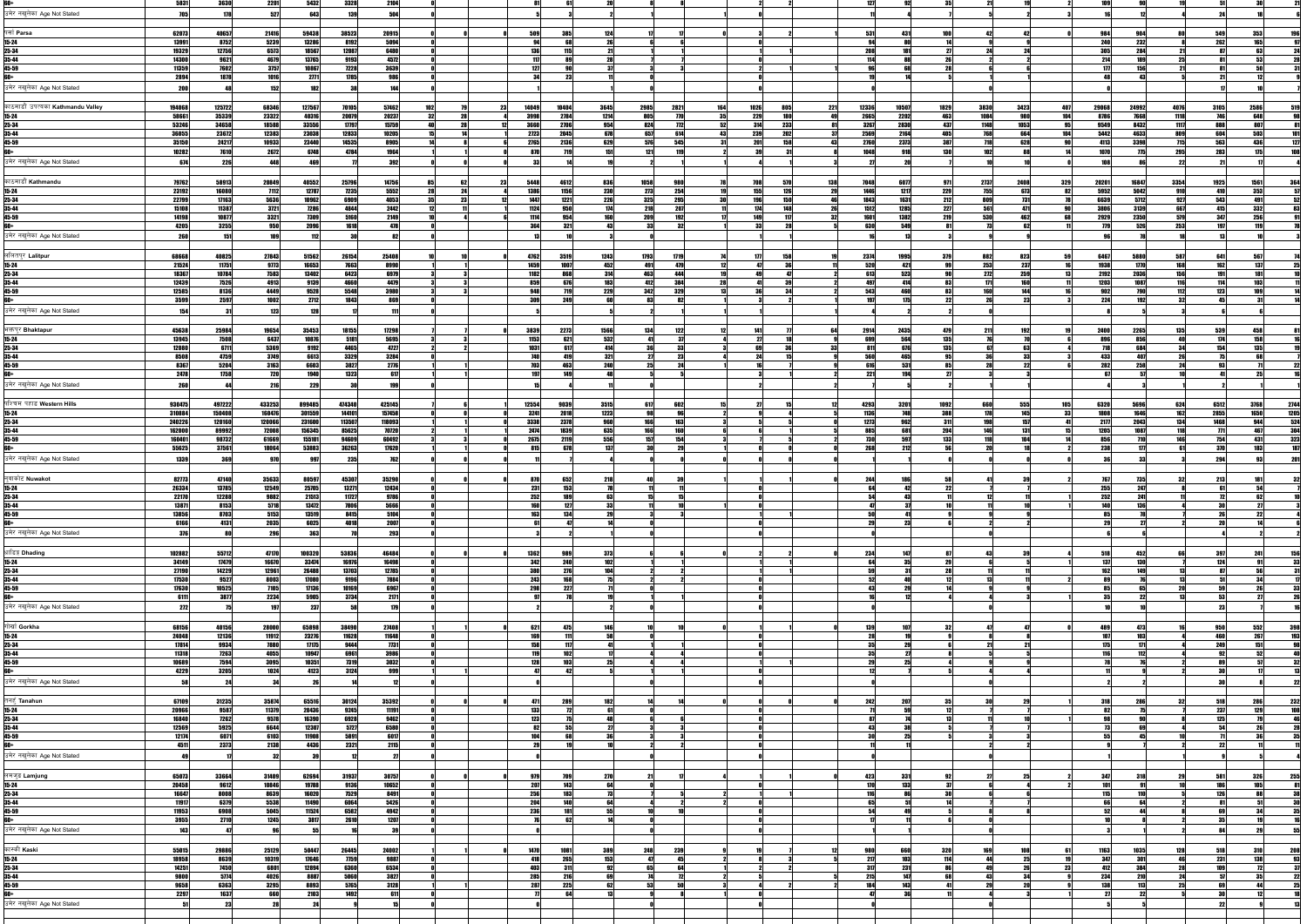| स्याङ्जा Syangja                    | 158982           | 83482                   | 75500                | 155245                | 80629            | 74616            | 1716              | 1395         | 321          |           |     | 369         | 271         |                              |            | 505          | 458               |            | 955                 | 542                 | 4131             |
|-------------------------------------|------------------|-------------------------|----------------------|-----------------------|------------------|------------------|-------------------|--------------|--------------|-----------|-----|-------------|-------------|------------------------------|------------|--------------|-------------------|------------|---------------------|---------------------|------------------|
| 15-24                               | 53051            | 24638                   | 28413                | 52002                 | 23912            | 28090            | 386               | 292          |              |           |     |             | 55          |                              | 22         | 124          | 107               |            | 418                 | 236                 | 182              |
| 25-34                               | 39058            | 18483                   | 20575<br>12444       | 38111                 | 17727            | 20384            | 432<br>358        | 350<br>292   |              | 22        |     |             |             | 21                           |            | 173<br>102   | 1ĥĥ               |            | 182<br>116          |                     |                  |
| 35-44<br>45-59                      | 27451<br>28595   | 15007<br>17795          | 10800                | 26753<br>27866        | 14453<br>17192   | 12300<br>10674   | 395               | 339          |              |           |     |             |             |                              |            |              |                   |            | 126                 |                     |                  |
|                                     | 10652            | 7512                    | 3140                 | 10406                 | 7324             | 3082             | 1/11              |              |              |           |     |             |             |                              |            | 25           |                   |            | 53                  |                     |                  |
| उमेर नखुलेका Age Not Stated         | 175 <sup>1</sup> |                         | 128                  |                       |                  |                  |                   |              |              |           |     |             |             |                              |            |              |                   |            |                     |                     |                  |
|                                     |                  |                         |                      |                       |                  |                  |                   |              |              |           |     |             |             |                              |            |              |                   |            |                     |                     |                  |
| बाग्लुङ्ग Baglung                   | 107375           | 58853                   | 48522                | 102694                | 55761            | 46933            | 2294              | 1226         | 1068         |           |     | 773         | 620         | 153                          |            | 754          | 663               |            |                     | 437                 | 253              |
| 15-24                               | 37698            | 18700                   | 18998                | 36146                 | 17780            | 18366            | 697               |              | <b>416</b>   |           |     | <b>220</b>  | 16Al        |                              |            | 256          | 233               |            | 336                 |                     | 125              |
| 25-34                               | 27265            |                         | 13242                | 25960                 | 13159            | 12801            | 608               | 292          | 316          |           |     | 236         | 194         |                              |            | 247          | 228               |            | 163                 |                     |                  |
| 35-44                               | 18097            | 14023<br>10432<br>12061 | 7665                 | 17264                 | 9849             | 7415             |                   |              |              |           |     |             | 197         |                              |            | 137          |                   |            |                     |                     |                  |
| 45-59                               | <b>18883</b>     |                         | 6822                 | 18099                 | 11493            | 6606             | <b>ARA</b>        |              |              |           |     |             |             |                              |            |              |                   |            |                     |                     |                  |
|                                     | 5379             | 3617                    | 1762                 | 5178                  | 3463             | 1715             |                   |              |              |           |     |             | <b>A</b>    |                              |            |              |                   |            |                     |                     |                  |
| उमेर नखुलेका Age Not Stated         |                  |                         |                      |                       |                  |                  |                   |              |              |           |     |             |             |                              |            |              |                   |            |                     |                     |                  |
|                                     |                  |                         |                      |                       |                  |                  |                   |              |              |           |     |             |             |                              |            |              |                   |            |                     |                     |                  |
| गुल्मी Gulmi                        | 136755           | 72550                   | 64205                | 133062                | 69693            | 63369            | 1964              | 1615         | 349          | 63        |     | 356         | 279         |                              |            | 563          | 522               |            | 668                 | 303                 | 365              |
| 15-24                               | 46387            | 21826                   | 24561                | 45285                 | 21092            | 24193            | 442               | 312          | 130          |           |     |             |             | 30l                          |            | 169l         | 163               |            | 366                 |                     | <b>201</b>       |
| 25-34                               | 35715            | 16979                   | 18736                | 34736                 | 16191            | 18545            | 515               | 422          |              |           |     | 103         |             |                              |            | <b>208</b>   | 203               |            | 120                 |                     |                  |
| 35-44                               | 24050            | 13415                   | 10635                | 23359                 | 12836            | 10523            | 430               | 366          |              |           |     |             |             |                              |            |              |                   |            |                     |                     |                  |
| 45-59                               | 22955            | 14731                   | 8224                 | 22292                 | 14175            | 8117             | 430               | 384          |              |           |     | G9          | 57          |                              |            | G9           |                   |            |                     |                     |                  |
|                                     | 7608             | 5592                    | 2016                 | 7355                  | 5395             | 1961             | 147               | 131          |              |           |     |             | 23          |                              |            |              |                   |            |                     |                     |                  |
| उमेर नखुलेका Age Not Stated         |                  |                         |                      |                       |                  |                  |                   |              |              |           |     |             |             |                              |            |              |                   |            |                     |                     |                  |
|                                     |                  |                         |                      |                       |                  |                  |                   |              |              |           |     |             |             |                              |            |              |                   |            |                     |                     |                  |
| पाल्पा Palpa                        | 86355            | 44544                   | 41811                | 83012                 | 42118            | 40894            | 807               | 608          | 199          |           |     | 533         | <b>393</b>  | <b>140</b>                   |            | 896          | 754               |            | 1022                | 590                 | 432              |
| 15-24                               | 28835            | 14006                   | 14829                | 27801                 | 13302            | 14499            | 216               | 140          |              |           |     | 131         |             | 45 I                         | 14         | 230          | 196l              |            | 436                 | 254                 | 182              |
| 25-34                               | 23276            | 11504                   | 11772                | 22313                 | 10739            | 11574            | 211               | 163          |              |           |     | 155         | 118         | 37                           |            | 335          | 301               |            | 235                 |                     |                  |
| 35-44<br>45-59                      | 15397<br>14008   | 8117<br>7981            | 7280<br>6027         | 14786<br>13513        | 7673<br>7608     | 7113<br>5905     | 179<br><b>150</b> | 124          |              |           |     |             |             | 31<br>22                     |            | 156<br>137   | 199               |            | 139<br>101          |                     |                  |
|                                     | 4717             | 2907                    | 1810                 | 4535                  | 2782             | 1753             |                   |              |              |           |     |             | 33          |                              |            |              |                   |            |                     |                     |                  |
| उमेर नखुलेका Age Not Stated         | 122              |                         |                      |                       |                  |                  |                   |              |              |           |     |             |             |                              |            |              |                   |            |                     |                     |                  |
|                                     |                  |                         |                      |                       |                  |                  |                   |              |              |           |     |             |             |                              |            |              |                   |            |                     |                     |                  |
| सुदूर पश्चिम पहाड Far Western Hills |                  |                         |                      |                       |                  |                  |                   |              |              |           |     |             |             |                              |            |              |                   |            |                     |                     |                  |
|                                     | 849106           | 459285                  | 389821<br>143506     | 819841                | 438538<br>139725 | 381303           | 16062<br>4834     | 11048        | 5014<br>1864 | 215<br>52 | 50. | 2395<br>585 | 1755<br>398 | 640<br>387<br>187<br>124     | 339<br>112 | 4672<br>1792 | 4309<br>1647      | 363<br>145 | 5511                | 3061<br><b>1446</b> | 2450<br>1109     |
| 15-24<br>25-34                      | 289858<br>232810 | 146352<br>120770        | 112040               | 279912<br>224657      | 114928           | 140187<br>109729 | 4574              | 2970<br>3018 | 1556         |           |     |             | 532         | 170 <b>I</b>                 |            | 1519         | 1426              |            | 2555<br><b>1161</b> |                     | 476              |
| 35-44                               | 153957           | 84502                   | 69455                | 148658                | 80629            | 68029            | 3138              | 2235         | 903          |           |     | 526         | ANAI        | 122                          |            | 781          |                   |            | 727                 |                     | 320              |
| 45-59                               | 134381           | 82083                   | 52298                | 129914                | 78668            | 51246            | 2792              | 2199         | 593          | 45        | 45  | 457         | 333         | 124                          |            | 461          | 414               |            | 650                 |                     | 283              |
|                                     | 37590            | 25413                   | 12177                | 36424                 | 24505            | 11919            | 720               | 623          |              |           |     | 125         |             |                              |            | 108          |                   |            |                     |                     |                  |
| उमेर नखुलेका Age Not Stated         | 510              | 165                     | 345                  | 276                   |                  | 193              |                   |              |              |           |     |             |             |                              |            |              |                   |            | 219                 |                     | 151              |
|                                     |                  |                         |                      |                       |                  |                  |                   |              |              |           |     |             |             |                              |            |              |                   |            |                     |                     |                  |
| प्यूठान Pyuthan                     | 93011            | 52776                   | 40235                | 90903                 | 51211            | 39692            | 895               |              | 166          | 20        |     |             |             |                              |            | 405          | 391               |            | <b>713</b>          | 356                 | 357              |
| $15 - 24$                           | 33993            | 16801                   | 17192                | 33185                 | 16295            | 16890            | 281               |              |              |           |     |             |             |                              |            | 128          | 120               |            | 375                 | 163                 | 212              |
| 25-34                               | 24894            |                         | 11588                | 24348                 | 12882            | 11466            | 231               |              |              |           |     |             |             |                              |            | 143          | 149               |            | 145                 |                     |                  |
| 35-44                               | 14891            | 13306<br>9178           | 5713                 | 14566                 | 8903             | 5663             | 148               | 131          |              |           |     |             |             |                              |            |              |                   |            |                     |                     |                  |
| 45-59                               | 14657            | 10189                   | 4468                 | 14327                 | 9908             | 4419             |                   | 157          |              |           |     |             |             |                              |            |              |                   |            |                     |                     |                  |
|                                     | 4555             | 3299                    | 1256                 | 4458                  | 3220             | 1238             |                   |              |              |           |     |             |             |                              |            |              |                   |            |                     |                     |                  |
| उमेर नखुलेका Age Not Stated         |                  |                         |                      |                       |                  |                  |                   |              |              |           |     |             |             |                              |            |              |                   |            |                     |                     |                  |
|                                     |                  |                         |                      |                       |                  |                  |                   |              |              |           |     |             |             |                              |            |              |                   |            |                     |                     |                  |
| सल्यान Salyan                       | 180053           | 111834                  | 68219                | 173152                | 106616           | 66536            | 4152              | 3141         | 1011         |           |     | -32         |             |                              |            | 1327         | 1163              |            |                     |                     | 472              |
| $15 - 24$                           | 68235            | 37686                   | 30549                | 65748                 | 35916            | 29832            | 1325              | 917          | 408          |           |     |             |             |                              |            | 607          | 524               |            | 442                 | 223                 | $\overline{219}$ |
| 25-34                               | 49970            | 30905                   | 19065                | 48083                 | 29454            | 18629            | 1194              | 893          |              |           |     |             |             |                              |            | 365          | 327               |            | 195                 |                     |                  |
| 35-44                               | 29546            | 20044                   | 9502                 | 28322                 | 19067            | 9255             | 788               | 627          |              |           |     |             |             |                              |            | 203          | 179               |            |                     |                     |                  |
| 45-59                               | 25789            | 18357<br>4801           | 7432                 | 24766                 | 17538<br>4610    | 7228<br>1558     | 678<br><b>166</b> | 560          |              |           |     |             |             |                              |            | 124          |                   |            | 128                 |                     |                  |
|                                     | 6419             |                         | 1618                 | 6168                  |                  |                  |                   |              |              |           |     |             |             |                              |            |              |                   |            |                     |                     |                  |
| उमेर नखुलेका Age Not Stated         |                  |                         |                      |                       |                  |                  |                   |              |              |           |     |             |             |                              |            |              |                   |            |                     |                     |                  |
|                                     |                  |                         |                      |                       |                  |                  |                   |              |              |           |     |             |             |                              |            |              |                   |            |                     |                     |                  |
| ज्म्ला Jumla                        | 101300           | 55815                   | 45485                | 97381                 | 53100            | 44281            | 1719              | 1104         | 615          | 231       |     | 1259        | 813         | 446                          |            | 507          |                   |            | 335                 | 221                 |                  |
| 15-24                               | 32734            | <u>16740</u>            | 15994                | 31716                 | 16143            | 15573            | <b>ANG</b>        |              | 242<br>207   |           |     |             |             | 128                          |            | 143<br>214   |                   |            |                     |                     |                  |
| 25-34<br>35-44                      | 29869            | <u>15472</u>            | 14397<br><b>8773</b> | 28625<br><b>18801</b> | 14586<br>10243   | 14039<br>8558    | 548<br>364        |              |              |           |     |             | 251<br>176  |                              |            |              |                   |            | 52                  |                     |                  |
| 45-59                               | 19590<br>15619   | 10817<br>10120          | 5499                 | 14954                 | 9613             | 5341             | 322               |              |              |           |     | 250         | 156         |                              |            |              |                   |            |                     |                     |                  |
|                                     | 3443             | 2651                    | 792                  | 3262                  | 2509             |                  |                   |              |              |           |     |             |             |                              |            |              |                   |            |                     |                     |                  |
| उमेर नखुलेका Age Not Stated         |                  |                         |                      |                       |                  |                  |                   |              |              |           |     |             |             |                              |            |              |                   |            |                     |                     |                  |
|                                     |                  |                         |                      |                       |                  |                  |                   |              |              |           |     |             |             |                              |            |              |                   |            |                     |                     |                  |
| दैलेख Dailekh                       | 103240           | 54167                   | 49073                | 100779                | 52392            | 48387            | 1157              | 8371         | 320          |           |     |             |             |                              |            | 554          | 509               |            | 589                 | 280                 | 309              |
| 15-24                               | 36752            | 18637                   | 18115                | 35905                 | 18072            | 17833            | 350               | 221          |              | 22        |     |             |             |                              |            | 196          | 180               |            | 258                 |                     | 132              |
| 25-34                               | 27280            | 14205                   | 13075                | 26571                 | 13659            | 12912            | 336               | 246          |              |           |     |             |             |                              |            | 197          | 187               |            | 133                 |                     |                  |
| 35-44                               | 17840            | 9417                    | 8423                 | 17397                 | 9090             | 8307             | 221               |              |              |           |     |             |             |                              |            | 104          |                   |            |                     |                     |                  |
| 45-59                               | 16502            | 9034                    | 7468                 | 16153                 | 8771             | 7382             |                   |              |              |           |     |             |             |                              |            |              |                   |            |                     |                     |                  |
|                                     | 4816             | 2865                    | 1951                 | 4727                  | 2797             | <b>1930</b>      | Б9                |              |              |           |     |             |             |                              |            |              |                   |            |                     |                     |                  |
| उमेर नखुलेका Age Not Stated         |                  |                         |                      |                       |                  |                  |                   |              |              |           |     |             |             |                              |            |              |                   |            |                     |                     |                  |
|                                     |                  |                         |                      |                       |                  |                  |                   |              |              |           |     |             |             |                              |            |              |                   |            |                     |                     |                  |
| अछाम Achham                         | 81447            | 39085                   | 42362                | 80251                 | 38344            | 41907            | 528               |              |              |           |     |             |             |                              |            | 115          |                   |            | 526                 |                     | 318              |
| 15-24                               | 26496            | 12793                   | 13703                | 26055                 | 12532            | 13523            | 140               |              |              |           |     |             |             |                              |            |              |                   |            | 258                 |                     | 111              |
| 25-34                               | 22933            | 10207                   | 12726                | 22627                 | 10012            | 12615            | <b>159</b>        |              |              |           |     |             |             |                              |            |              |                   |            |                     |                     |                  |
| 35-44                               | 16487            | 7704                    | 8783                 | 16293                 | 7574             | 8/19             | 110               | 89)          |              |           |     |             |             |                              |            |              |                   |            |                     |                     |                  |
| 45-59<br>60+                        | 13107<br>2396    | 6990<br>1385            | 6117<br>1011         | 12900<br>2351         | 6860<br>1360     | 6040<br>991      | 102               |              |              |           |     |             |             |                              |            |              |                   |            | 92<br>23            |                     |                  |
| उमेर नखुलेका Age Not Stated         |                  |                         |                      |                       |                  |                  |                   |              |              |           |     |             |             |                              |            |              |                   |            |                     |                     |                  |
|                                     |                  |                         |                      |                       |                  |                  |                   |              |              |           |     |             |             |                              |            |              |                   |            |                     |                     |                  |
| डोटी Doti                           |                  |                         |                      |                       |                  |                  |                   |              |              |           |     |             |             |                              |            |              |                   |            |                     |                     |                  |
| $15 - 24$                           | 155158           | 77837                   | 77321                | 148474                | 73439<br>22308   | 75035            | 4558<br>1322      | 2892         | 1666<br>526  |           |     | 345         | 211         | 134<br><b>A</b> <sub>2</sub> |            | 605<br>260   | 565<br><b>250</b> |            | 1130<br>568         | 684<br>364          | 446              |
| 25-34                               | 49106<br>41959   | 23786<br><u>19496</u>   | 25320<br>22463       | 46846<br>40131        | 18352            | 24538<br>21779   | 1266              | 743          | 523          |           |     |             |             |                              |            | 184          | 179               |            | 254                 |                     | 204<br>100       |
| 35-44                               | 30543            | 14760                   | 15783                | 29266                 | 13931            | 15335            | 949               | 59           | 35           |           |     |             | 59          |                              |            |              |                   |            | 156                 |                     |                  |
| 45-59                               | 25378            | 14410                   | 10968                | 24339                 | 13687            | 10652            | 816               | 577          | 239          |           |     |             |             |                              |            | 55           |                   |            | 106                 |                     |                  |
| 60 L                                | 8121             | 5368                    | 2753                 | 7848                  | 5146             | 2702             | 204               | 177          |              |           |     |             |             |                              |            |              |                   |            |                     |                     |                  |
| उमेर नखुलेका Age Not Stated         |                  |                         |                      |                       |                  |                  |                   |              |              |           |     |             |             |                              |            |              |                   |            |                     |                     |                  |
|                                     |                  |                         |                      |                       |                  |                  |                   |              |              |           |     |             |             |                              |            |              |                   |            |                     |                     |                  |
| बैतडी Baitadi                       | 86890            | 45136                   | 41754                | 82785                 | 42185            | 40600            | 1873              | 1154         | 719          |           |     | 264         | 254         |                              |            | 861          | 798               |            | 1018                | 667                 | 351              |
| 15-24                               | 27471            | 13170                   | 14301                | 26056                 | 12183            | 13873            | 620               | 332          | 288          |           |     |             |             |                              |            | 303          | 285               |            | 408                 | 293                 | 115              |
| 25-34                               | 23293            | 11577                   | 11716                | 22146                 | 10736            | 11410            | 532               | 304          | 228          |           |     |             | 87          |                              |            | 285          | 266               |            | 213                 | 159                 | 54               |
| 35-44                               | 16196            | 8473                    | 7723                 | 15503                 | 7973             | 7530             | 330               | 207          | 123          |           |     |             |             |                              |            | 149          | 127               |            | 138                 |                     | 52               |
| 45-59                               | 14879            | 8521                    | 6358                 | 14313                 | 8060             | 6253             | 310               | 247          |              |           |     | 42          | <b>42</b>   |                              |            | - 07         |                   |            | QR                  |                     | -32              |
| 60+                                 | 4860             | 3329                    | 1531                 | 4721                  | 3220             | 1501             |                   |              |              |           |     |             |             |                              |            | 23           |                   |            |                     |                     |                  |
| उमेर नखुलेका Age Not Stated         |                  |                         | 125                  |                       |                  |                  |                   |              |              |           |     |             |             |                              |            |              |                   |            | 11                  |                     |                  |
|                                     |                  |                         |                      |                       |                  |                  |                   |              |              |           |     |             |             |                              |            |              |                   |            |                     |                     |                  |
| डडेलधुरा Dandeldhura                | 48007            | 22635                   | 25372                | 46116                 | 21251            | 24865            | <b>1180</b>       | 78           | 392          |           |     |             |             |                              |            |              |                   |            | 254                 | 164                 |                  |
| $15 - 24$                           | <u>15071</u>     | 6739                    | 8332                 | <b>14401</b>          | 6276             | 8125             | 387               | 229          |              | 25        |     |             |             |                              |            | 118          |                   |            | 125                 |                     |                  |
| $25 - 34$                           | 12612            | 5602                    | <b>7010</b>          | 12126                 | 5247             | 6879             | 308               |              |              |           |     |             |             |                              |            |              |                   |            | 43                  |                     |                  |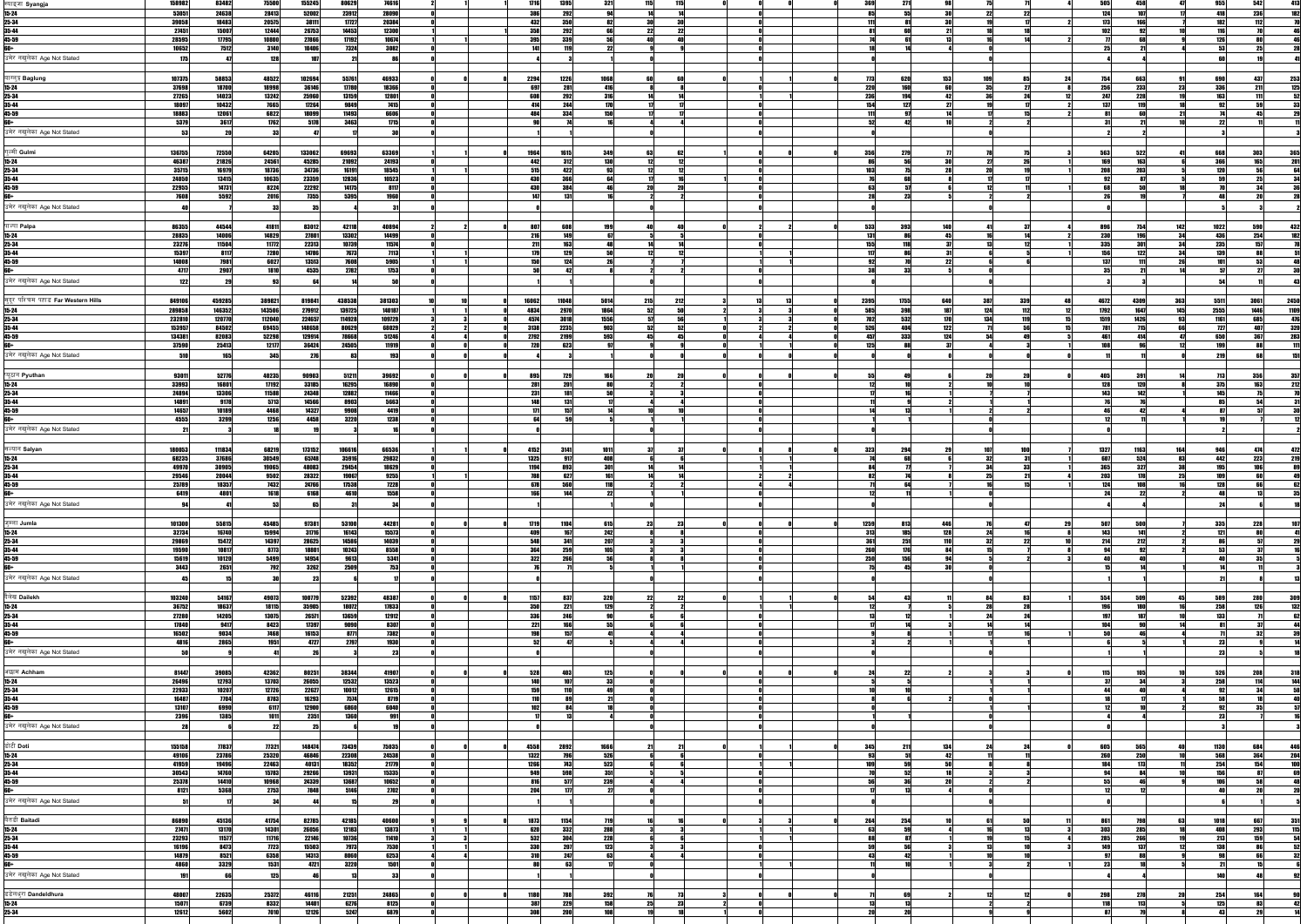| $35 - 44$                              | 8864<br>4109                                                                | 4755                 | 8510           | <u>3848</u>    | 4662                | 228         |                   |     |            |            |      |    |            |                   |          |               |            |                                                      |     |              |            |     |
|----------------------------------------|-----------------------------------------------------------------------------|----------------------|----------------|----------------|---------------------|-------------|-------------------|-----|------------|------------|------|----|------------|-------------------|----------|---------------|------------|------------------------------------------------------|-----|--------------|------------|-----|
| 45-59                                  | 8450<br>4462                                                                | 3988                 | 8162           | 4231           | 3931                | 195         |                   |     |            |            |      |    |            |                   |          |               |            |                                                      |     |              |            |     |
|                                        | 2980<br>1715                                                                | 1265                 | 2889           | 1643           | 1246                |             |                   |     |            |            |      |    |            |                   |          |               |            |                                                      |     |              |            |     |
| उमेर नखुलेका Age Not Stated            |                                                                             |                      |                |                |                     |             |                   |     |            |            |      |    |            |                   |          |               |            |                                                      |     |              |            |     |
|                                        |                                                                             |                      |                |                |                     |             |                   |     |            |            |      |    |            |                   |          |               |            |                                                      |     |              |            |     |
| मध्य भित्री मधेश Central Inner Terai   | 69500<br>120857                                                             | 51357                | 115186         | 64867          | 50319               | 1229        | 941               | 288 | 412        | 40         |      |    | 964        |                   | 177      | 470           | 447        | 1509<br>1312                                         | 19. | 1026         | 681        | 34  |
| $15 - 24$                              | 21787<br>41348                                                              | 19561                | 39402          | 20271          | 19131               | 344         | 250               |     | 158        | 157        |      |    | 272        | 217               | 55       | $\boxed{133}$ | 127        | 520<br>434                                           |     | 511          | 324        |     |
| $25 - 34$                              | 36239<br>20470                                                              | 15769                | 34462          | 18993          | 15469               | 402         | 295<br>170        | 107 | 127        | 125        |      |    | 284        | 226<br>168l       | 58<br>27 | 159           | 154        | 550<br>492                                           | 58  | 241          | 172        |     |
| 35-44                                  | 20907<br>12678<br>11302                                                     | 8229<br>5982         | 19946<br>16505 | 11871          | 8075<br>5867        | 217<br>209  | 172               |     | 45         |            |      |    | 205        | 144               |          |               | 83         | 248<br>221<br>140<br>156                             |     | 120<br>103   |            |     |
| 45-59<br>60+                           | 17284<br>4794<br>3162                                                       | 1632                 | 4625           | 10638<br>3017  | 1608                | 53          |                   |     |            |            |      |    |            |                   |          |               |            |                                                      |     |              |            |     |
| उमेर नखुलेका Age Not Stated            | 285                                                                         |                      |                |                | 169                 |             |                   |     |            |            |      |    |            |                   |          |               |            |                                                      |     |              |            |     |
|                                        | 101                                                                         | 184                  |                |                |                     |             |                   |     |            |            |      |    |            |                   |          |               |            |                                                      |     |              |            |     |
|                                        |                                                                             |                      |                |                |                     |             |                   |     |            |            |      |    |            |                   |          |               |            |                                                      |     |              |            | 164 |
| चिसापानी Chisapani                     | 75724<br>43487                                                              | 32237                | 71708          | 40041          | 31667<br>13044      | 1017<br>281 | 204               | 238 | 403<br>157 | 398<br>156 |      |    | 549<br>157 | 128               |          | 436<br>128    | 414<br>122 | 958<br>905 <br>338<br>307                            |     | 593<br>251   | 429<br>179 |     |
| $15 - 24$<br>$25 - 34$                 | 27756<br>14488<br>22127<br>12516                                            | 13268<br>9611        | 26436<br>20881 | 13392<br>11437 | 9444                | 323         | 237               |     | 123        |            |      |    | 146        | 124               |          |               |            | 338<br>325                                           |     | 150          |            |     |
|                                        | 12140<br>7358                                                               | 4782                 | 11450          | 6751           | 4699                | <b>180</b>  |                   |     |            |            |      |    |            |                   |          |               |            | 156                                                  | 153 |              |            |     |
| <u>45-59  </u>                         | <u>10811</u><br>7114                                                        | 3697                 | 10202          | 6581           | 3621                | 183         |                   |     |            |            |      |    |            |                   |          |               |            | íÑ                                                   |     |              |            |     |
| 60:                                    | 2844<br>1993                                                                | 851                  | 270            | 1872           | 837                 |             |                   |     |            |            |      |    |            |                   |          |               |            |                                                      |     |              |            |     |
| उमेर नखुलेका Age Not Stated            |                                                                             |                      |                |                |                     |             |                   |     |            |            |      |    |            |                   |          |               |            |                                                      |     |              |            |     |
|                                        |                                                                             |                      |                |                |                     |             |                   |     |            |            |      |    |            |                   |          |               |            |                                                      |     |              |            |     |
| चितवन Chitwan                          | 37147<br>20736                                                              | 16411                | 35953          | 19841          | 16112               | 142         |                   |     |            |            |      |    | 394        | <b>305</b>        |          |               |            | 293<br>251                                           |     |              |            |     |
| $15 - 24$                              | 11180<br>5912                                                               | 5268                 | 10710          | 5584           | 5126                | 43          |                   |     |            |            |      |    |            | 83                | 25       |               |            |                                                      |     | 218          | 135        |     |
| $25 - 34$                              | 11474<br>6276                                                               | 5198                 | 11083          | 5971           | 5112                |             | 33                |     |            |            |      |    | 134        |                   | 35       |               |            | 129<br>117                                           |     | 67           |            |     |
| $35 - 44$                              | 7152<br>4139                                                                | 3013                 | 6967           | 3996           | 2971                |             |                   |     |            |            |      |    |            |                   |          |               |            |                                                      |     | 22           |            |     |
| <u>45-59 </u>                          | 5401<br>3358                                                                | 2043                 | 5291           | 3267           | 2024                |             |                   |     |            |            |      |    |            | 43                |          |               |            |                                                      |     |              |            |     |
| 60+                                    | 1722                                                                        | 743<br>979           | 1703           | 962            | 741                 |             |                   |     |            |            |      |    |            |                   |          |               |            |                                                      |     |              |            |     |
| उमेर नखुलेका Age Not Stated            | 218                                                                         | 146                  |                |                |                     |             |                   |     |            |            |      |    |            |                   |          |               |            |                                                      |     |              |            |     |
|                                        |                                                                             |                      |                |                |                     |             |                   |     |            |            |      |    |            |                   |          |               |            |                                                      |     |              |            |     |
| नवलपुर Nawalpur                        | 7986<br>5277                                                                | 2709                 | 7525           | 4985           | 2540                |             |                   |     |            |            |      |    |            |                   |          |               |            | 258<br>156                                           | 102 | 92           | 35         |     |
| $15 - 24$                              | 2412<br>1387                                                                | 1025                 | 2256           | 1295           | 961                 |             |                   |     |            |            |      |    |            |                   |          |               |            |                                                      |     | $\mathbf{a}$ |            |     |
| $25 - 34$                              | 2638<br>1678                                                                | 960                  | 2498           | 1585           | 913                 | 28          |                   |     |            |            |      |    |            |                   |          |               |            | -50<br>92                                            | -22 |              |            |     |
| $35 - 44$                              | 1615<br>1181                                                                | 434                  | 1529           | 1194           | 405                 |             |                   |     |            |            |      |    |            |                   |          |               |            |                                                      |     |              |            |     |
| <u>45-59  </u>                         | 1072<br>830                                                                 | 242                  | 1012           |                | <b>222</b>          |             |                   |     |            |            |      |    |            |                   |          |               |            |                                                      |     |              |            |     |
|                                        | 228                                                                         |                      | 213            |                |                     |             |                   |     |            |            |      |    |            |                   |          |               |            |                                                      |     |              |            |     |
| उमेर नखुलेका Age Not Stated            |                                                                             |                      |                |                |                     |             |                   |     |            |            |      |    |            |                   |          |               |            |                                                      |     |              |            |     |
|                                        |                                                                             |                      |                |                |                     |             |                   |     |            |            |      |    |            |                   |          |               |            |                                                      |     |              |            |     |
| पश्चिम भित्री मधेश Western Inner Terai | 33814<br>26132                                                              | 7682                 | 31152          | 23932          | 7990                | nn+         | <b>GOR</b>        |     |            |            |      |    |            | 565               |          |               |            | <b>CEE</b><br>$\frac{000}{250}$<br>$\frac{283}{283}$ |     |              |            |     |
| $15 - 24$                              | <u>11916</u><br>8258                                                        | <b>3658</b>          | 11001          | <b>7548</b>    | 3453                | 247         | 202               |     |            |            |      |    | 150        | 115               |          |               |            |                                                      |     | 223          |            |     |
| $25 - 34$                              | 10299<br>8091                                                               | 2208                 | 9493           | 7398           | 2095                | 267         | 233<br>137        |     |            |            |      |    | 203        |                   |          |               |            | 201<br>180                                           |     |              |            |     |
| $35 - 44$                              | 6329<br>5241<br>4417<br>3766                                                | 1088                 | 5844           | 4822           | 1022<br>589         | 140         |                   |     |            |            |      |    |            | 131               |          |               |            | 103                                                  |     |              |            |     |
| <u>45-59  </u>                         | 827                                                                         | 651<br>62            | 4053<br>754    | 3464<br>697    |                     |             |                   |     |            |            |      |    |            |                   |          |               |            |                                                      |     |              |            |     |
| उमेर नखुलेका Age Not Stated            |                                                                             |                      |                |                |                     |             |                   |     |            |            |      |    |            |                   |          |               |            |                                                      |     |              |            |     |
|                                        |                                                                             |                      |                |                |                     |             |                   |     |            |            |      |    |            |                   |          |               |            |                                                      |     |              |            |     |
|                                        |                                                                             |                      |                |                |                     |             |                   |     |            |            |      |    |            |                   |          |               |            |                                                      |     |              |            |     |
| दाङ्ग Dang                             | 19817<br>14404                                                              | 5413                 | 18247          | 13128          | 5119                | 531         | 441<br><b>130</b> |     |            |            |      |    | 158        | 1331<br>49<br>36  | 13       |               |            | 452<br>410                                           |     | 398          | 261        |     |
| $15 - 24$                              | 7591<br>4926<br>5651<br>4201                                                | 2665                 | 6964           | 4439<br>3811   | 2525<br>1382        | 174<br>178  | 150               |     |            |            |      |    |            |                   |          |               |            | 204<br>218<br>135                                    | 125 | 178          | 109        |     |
| $25 - 34$<br>$35 - 44$                 | 3555<br>2776                                                                | 1450<br>779 <b>I</b> | 5193<br>3289   | 2547           | <b>742</b>          | 99          |                   |     |            |            |      |    |            |                   |          |               |            | 51                                                   |     |              |            |     |
| $45 - 59$                              | 2561<br>2101                                                                | 460                  | 2385           |                | 421                 | 65          |                   |     |            |            |      |    |            |                   |          |               |            |                                                      |     |              |            |     |
| 60+                                    | 436<br>391                                                                  | 45                   | 410            | 365            |                     |             |                   |     |            |            |      |    |            |                   |          |               |            |                                                      |     |              |            |     |
| उमेर नखुलेका Age Not Stated            | 23                                                                          |                      |                |                |                     |             |                   |     |            |            |      |    |            |                   |          |               |            |                                                      |     |              |            |     |
|                                        |                                                                             |                      |                |                |                     |             |                   |     |            |            |      |    |            |                   |          |               |            |                                                      |     |              |            |     |
| देउखुरी Deokhuri                       | 13997<br>11728                                                              | 2269                 | 12905          | 10804          | 2101                | <b>270</b>  | 254               |     |            |            |      |    | 488        | 4321              |          |               |            | <b>203</b><br>158                                    |     |              |            |     |
| $15 - 24$                              | 4325                                                                        | 993                  | 4037           | <b>3109</b>    |                     |             |                   |     |            |            |      |    |            |                   |          |               |            |                                                      |     |              |            |     |
| $25 - 34$                              | $\begin{array}{r} \hline 3332 \\ \hline 3890 \\ \hline \end{array}$<br>4648 | 758                  | 4300           | 3587           | 713                 |             |                   |     |            |            |      |    |            | 149               |          |               |            |                                                      |     |              |            |     |
| 35-44                                  | 2465                                                                        | 309                  | 2555           | 2275           |                     |             |                   |     |            |            |      |    |            |                   |          |               |            |                                                      |     |              |            |     |
| <u>45-59 </u>                          | 2774<br>1856<br>1665                                                        |                      |                |                |                     |             |                   |     |            |            |      |    |            |                   |          |               |            |                                                      |     |              |            |     |
|                                        | 391                                                                         |                      | 344            | 332            |                     |             |                   |     |            |            |      |    |            |                   |          |               |            |                                                      |     |              |            |     |
| उमेर नखुलेका Age Not Stated            |                                                                             |                      |                |                |                     |             |                   |     |            |            |      |    |            |                   |          |               |            |                                                      |     |              |            |     |
|                                        |                                                                             |                      |                |                |                     |             |                   |     |            |            |      |    |            |                   |          |               |            |                                                      |     |              |            |     |
| पश्चिम तराई Western Terai              | 188484<br>126793                                                            | 61691                | 175692         | 115751         | 59941               | 2705        | 2373              | 332 |            |            |      |    | 3372       | 2928              | 444      | 409           | 386        | 5171<br>4485                                         | 686 | 898          | 656        | 24  |
| $15 - 24$                              | 29608<br>45292                                                              | 15684                | 42100          | 26736          | 15364               | 668         | 619               |     |            |            |      |    | 720        | 655               | 65       |               |            | 1449<br>1311                                         | 138 | 208          | 146        |     |
| 25-34<br>35-44                         | 39796<br>59466                                                              | 19670                | 55432          | 36200          | 19232               | 834         | 745               |     |            |            |      |    | 1031       | 913               | 118      | 154           | 147        | 1520<br>1698                                         | 178 | 216          | 179        |     |
|                                        | 29845<br>43286                                                              | 13441                | 40462          | 27465          | 12997               | 639         | 540               |     | 451        |            |      |    |            | 670               | 117      |               |            | 1078<br>905                                          | 173 | 181          | 145        |     |
| 45-59                                  | 20799<br>29877                                                              | 9078                 | 27814          | 19111          | 8703                | 435         | 368               |     |            |            |      |    | 633        | 532               |          |               |            | 595<br>747                                           | 152 | 162          |            |     |
|                                        | 6552<br>9829                                                                | 3277                 | 9211           | <b>GNRG</b>    | 3125                | 110         |                   |     |            |            |      |    |            | 151               |          |               |            | 169<br>129                                           |     | 122          |            |     |
| उमेर नखुलेका Age Not Stated            | 734                                                                         | 541<br>193           | 673            | 153            | 520                 |             |                   |     |            |            |      |    |            |                   |          |               |            |                                                      |     |              |            |     |
|                                        |                                                                             |                      |                |                |                     |             |                   |     |            |            |      |    |            |                   |          |               |            |                                                      |     |              |            |     |
| पाल्ही Palhi                           | 44589<br>29286                                                              | 15303                | 42299          | 27325          | 14974               | 558         |                   |     |            |            |      |    | 357        | 2821              |          |               |            | 1048<br>9331                                         | 115 | 286          | 222        |     |
| 15-24<br>$25 - 34$                     | 10793<br>6953<br>14105                                                      | 3840                 | 10210<br>13387 | 6423<br>8414   | <b>3787</b><br>4973 | 105<br>187  | 168               |     |            |            |      |    |            |                   | 221      |               |            | 310<br>327<br>297<br>328                             |     |              |            |     |
| $35 - 44$                              | 9044<br>6837                                                                | 5061<br>3353         | 9681           | 6419           | 3262                | 148         | 199               |     |            |            |      |    |            |                   |          |               |            | 207<br>174                                           |     |              |            |     |
| 45-59                                  | <u> 10190 - </u><br>6772<br>4640                                            | 2132                 | 6430           | 4366           | 2064                |             |                   |     |            |            |      |    |            |                   |          |               |            | 139<br>113                                           |     |              |            |     |
|                                        | 2577<br>1775                                                                | 802                  | 2449           | 1673           |                     | 32          |                   |     |            |            |      |    |            |                   |          |               |            |                                                      |     |              |            |     |
| उमर नखुलेका Age Not Stated             | 152                                                                         | 115<br>-37           | 142            |                | 112                 |             |                   |     |            |            |      |    |            |                   |          |               |            |                                                      |     |              |            |     |
|                                        |                                                                             |                      |                |                |                     |             |                   |     |            |            |      |    |            |                   |          |               |            |                                                      |     |              |            |     |
| माभ्रुखण्ड Majhkhanda                  | 71005<br>46172                                                              | 24833                | 65862          | 41612          | 24250               | 877         |                   |     | 129        | 123        | 25 I | ZU | 1473       | 1333              | 140      | 241           | 227        | 2056<br>1840                                         | 216 | 341          | 236        | 105 |
|                                        | 10813<br>16761                                                              | 5948                 | 15409          | 9586           | 5823                | 236         | 218               |     | 28         | 28         |      |    | 315        | 293               | 22       | -52           |            | 577<br>624                                           | A7  | 91           | -57        | -34 |
| 15-24<br>25-34                         | 22407<br>14571                                                              | 7836                 | 20704          | 13022          | 7682                | 294         | 265               |     |            | AA I       |      | 12 | 481        | 429               | 52       |               |            | 641<br>687                                           |     | 80           | 63         |     |
| 35-44                                  | 16567<br>10992                                                              | 5575                 | 15469          | 10047          | 5422                | 182         | 161               |     |            | 29         |      |    | 327        | 289               | 38       |               |            | 367<br>430                                           | 63  | 73           |            |     |
| $45 - 59$                              | 11166<br>7399                                                               | 3767                 | 10412          | 6745           | 3667                | 131         |                   |     |            |            |      |    | 260        | 244               |          |               |            | 248<br>203                                           |     | 63           |            |     |
| 60+                                    | 3728<br>2310                                                                | 1418                 | 3523           | 2146           | 1377                | 27          |                   |     |            |            |      |    |            |                   | 19       |               |            | 52                                                   |     | 29           |            |     |
| उमेर नखुलेका Age Not Stated            | 376                                                                         | 289                  | 345            |                | 279                 |             |                   |     |            |            |      |    |            |                   |          |               |            |                                                      |     |              |            |     |
|                                        |                                                                             |                      |                |                |                     |             |                   |     |            |            |      |    |            |                   |          |               |            |                                                      |     |              |            |     |
| खजहनी Khajahani                        | 57661<br>39724                                                              | 17937                | 54252          | 36929          | 17323               | 829         | 686               | 143 | -231       |            |      |    | 829        | 686               | 143      |               |            | 1437<br>1173                                         | 264 | 213          | 161        |     |
| $15 - 24$                              | 14189<br>9256                                                               | 4933                 | 13392          | 8576           | 4816                | 195         | 175               |     |            |            |      |    | 175        | 147               |          |               |            | 355<br>295                                           |     |              |            |     |
| $25 - 34$                              | 12636<br><u>18321</u>                                                       | 5685                 | 17274          | 11747          | 5527                | 232         |                   |     |            |            |      |    | 250        | 216               |          |               |            | <b>400</b><br>483                                    |     |              |            |     |
| 35-44                                  | 9358<br><b>13100</b>                                                        | 3742                 | 12319          | 8716           | 3603                | 209         |                   |     |            |            |      |    | 201        | 1681              | 33       |               |            | 304<br>255                                           |     |              | -95        |     |
| 45-59                                  | 9122<br>6529                                                                | 2593                 | 8522           | 6071<br>1769   | 2451<br><b>ROO</b>  | 145<br>45   | 11!               |     |            |            |      |    |            | 116               |          |               |            | 189<br>248<br>27                                     |     | 43           |            |     |
| 60+                                    | 2733<br>1883                                                                | 850                  | 2569           |                |                     |             |                   |     |            |            |      |    |            |                   |          |               |            |                                                      |     |              |            |     |
| उमेर नखलेका Age Not Stated             | 196                                                                         | 134                  |                |                |                     |             |                   |     |            |            |      |    |            |                   |          |               |            |                                                      |     |              |            |     |
|                                        |                                                                             |                      |                |                |                     |             |                   |     |            |            |      |    |            |                   |          |               |            |                                                      |     |              |            |     |
| शिवराज Shivaraj                        | 15229<br>11611                                                              | <b>3618</b>          | 13279          | 9885           | 3394                | 441         | 421               |     |            |            |      |    | 713        | 6271              |          |               |            | 630 <br>539                                          |     |              |            |     |
| $15 - 24$                              | 3549<br>2586<br>3545<br>4633                                                | 963<br>1088          | 3089<br>4067   | 2151<br>3017   | 938<br>1050         | 132<br>121  | 130<br>114        |     |            |            |      |    | 156<br>194 | 149<br>184        |          |               |            | 143<br>129<br>200                                    | 182 |              |            |     |
| 25-34<br>35-44                         |                                                                             |                      |                |                |                     |             |                   |     |            |            |      |    |            |                   |          |               |            |                                                      |     |              |            |     |
|                                        |                                                                             |                      |                |                | 710                 |             |                   |     |            |            |      |    | 161        |                   |          |               |            |                                                      |     |              |            |     |
|                                        | 3429<br>2658                                                                | $\overline{111}$     | 2993           | 2283<br>1929   |                     | 100<br>73   |                   |     |            |            |      |    | 153        | 145<br><b>116</b> |          |               |            | 137<br>109<br>112                                    |     |              |            |     |
| 45-59<br>60+                           | 2817<br>2231<br>791<br>584                                                  | 586<br>207           | 2450<br>670    | 498            | 521<br>172          | 15          |                   |     |            |            |      |    |            | 33<br><b>AA</b>   |          |               |            | 39<br>29                                             |     | 22           |            |     |